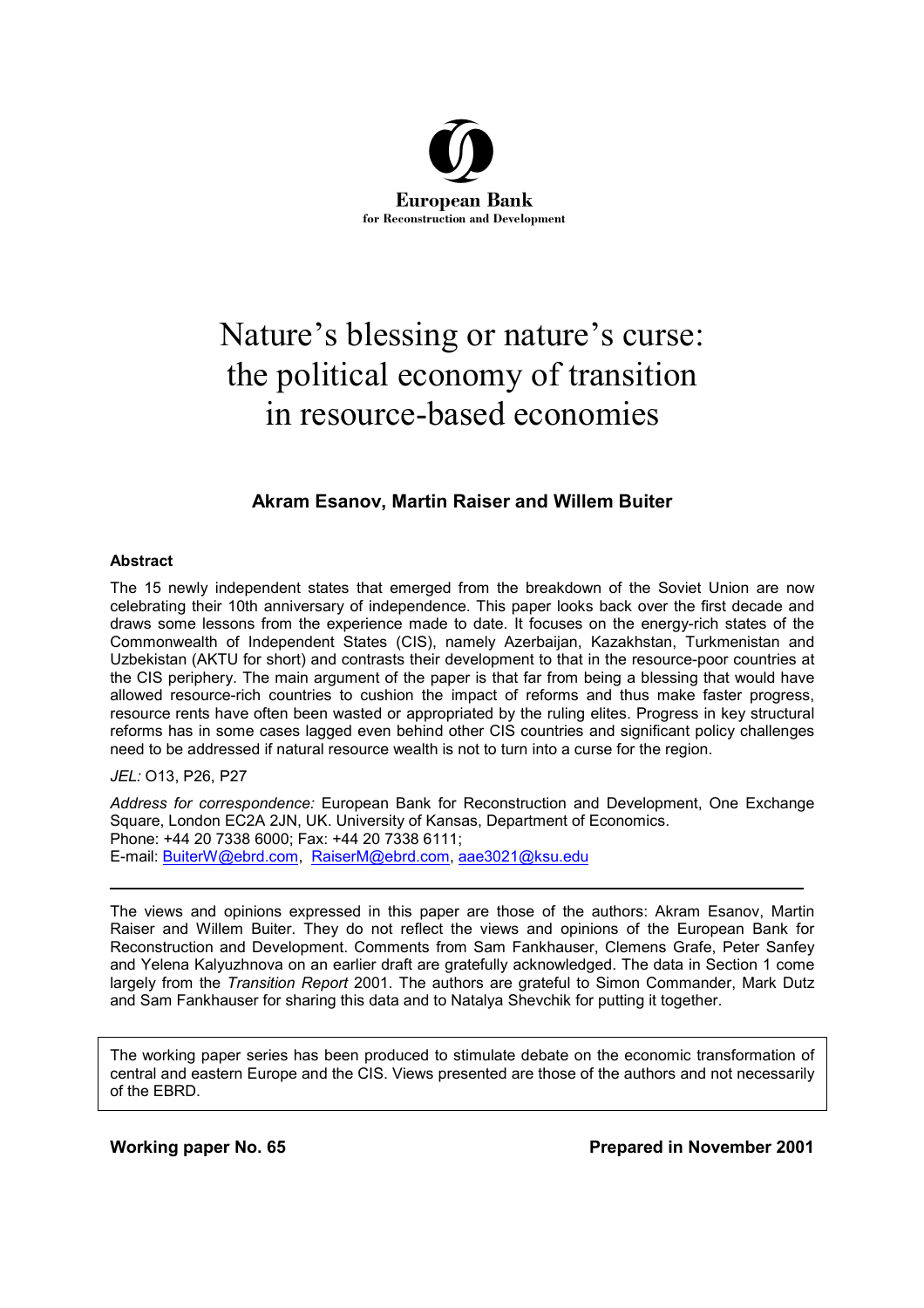# **INTRODUCTION**

 $\overline{a}$ 

The 15 independent states that emerged from the breakdown of the Soviet Union are now celebrating their 10th anniversary of independence. This paper looks back over the first decade and draws some lessons from the experience made to date. It focuses on the energyrich CIS states, namely Azerbaijan, Kazakhstan, Turkmenistan and Uzbekistan (AKTU for short)<sup>1</sup> and contrasts their development to that in the resource-poor countries at the CIS periphery. While agricultural land, minerals and hydrocarbon reserves are all part of a country's resource endowment, we focus on the availability of energy resources as the key differentiating factor in explaining transition paths in the CIS. This is because energy resources have tended to generate far larger resource rents than minerals or agriculture. Resource rents are here understood to be pure profits generated by the extraction of natural resources, once all factors of production have been remunerated and the costs of transport to market has been subtracted.

The main argument of the paper is that far from being a blessing that would have allowed resource-rich countries to cushion the impact of reforms and thus make faster progress, resource rents have often been wasted or appropriated by the ruling elites. Progress in key structural reforms has in some cases lagged behind even that in other CIS countries and significant policy challenges need to be addressed if natural resource wealth is not to turn into a lasting curse for the region.

The attempt to find a common explanation for the transition patterns observed across the resource-rich countries immediately faces the problem that along certain dimensions these patterns have differed quite dramatically between say Kazakhstan on the one hand and Turkmenistan on the other (Gürgen et al., 1999; Kalyuzhnova et al., 2001). However, we propose a political economy explanation that can account for these differences, while at the same time pointing towards key common challenges for all resource-rich transition economies.

At the centre of our argument is the idea that the presence of natural resource wealth reduced the incentives to reform, as reforms would have limited the opportunities for direct rent appropriation. Moreover, it allowed incumbent elites to remain in power and shut out reformers. This was the case in Turkmenistan and Uzbekistan. Where natural resources were not yet sufficiently developed – as in Azerbaijan and Kazakhstan – and the country depended on outside investment, an initial phase of liberalisation was succeeded by a phase of increasing national assertiveness. What all four countries have in common today are political structures centred on an authoritarian presidential administration and economic structures making entry and entrepreneurship very difficult. Resource rents provide the backbone of this reform-hostile political-economic "oligopoly".

This paper does not consider Russia and the other CIS countries. Yet, the argument is easily extended to a characterisation of these countries' transition patterns as well. In Russia, the control over the country's natural resource wealth has been a key aspect of the political struggle between reformers and the old guard. In the early 1990s reformers believed that by transferring resource wealth into the hands of the oligarchs (in the loans-for-shares scheme) they could salvage Yeltsin's "reformist" presidency. They soon found, however, that reforms were blocked by these same oligarchs' efforts to safeguard their resource rents. In the resource-poor CIS countries, the absence of resource rents meant that incumbent elites were

<sup>&</sup>lt;sup>1</sup> We choose the slightly awkward acronym AKTU rather than the geographical label "Caspian", since Uzbekistan does not actually lie on the Caspian Sea.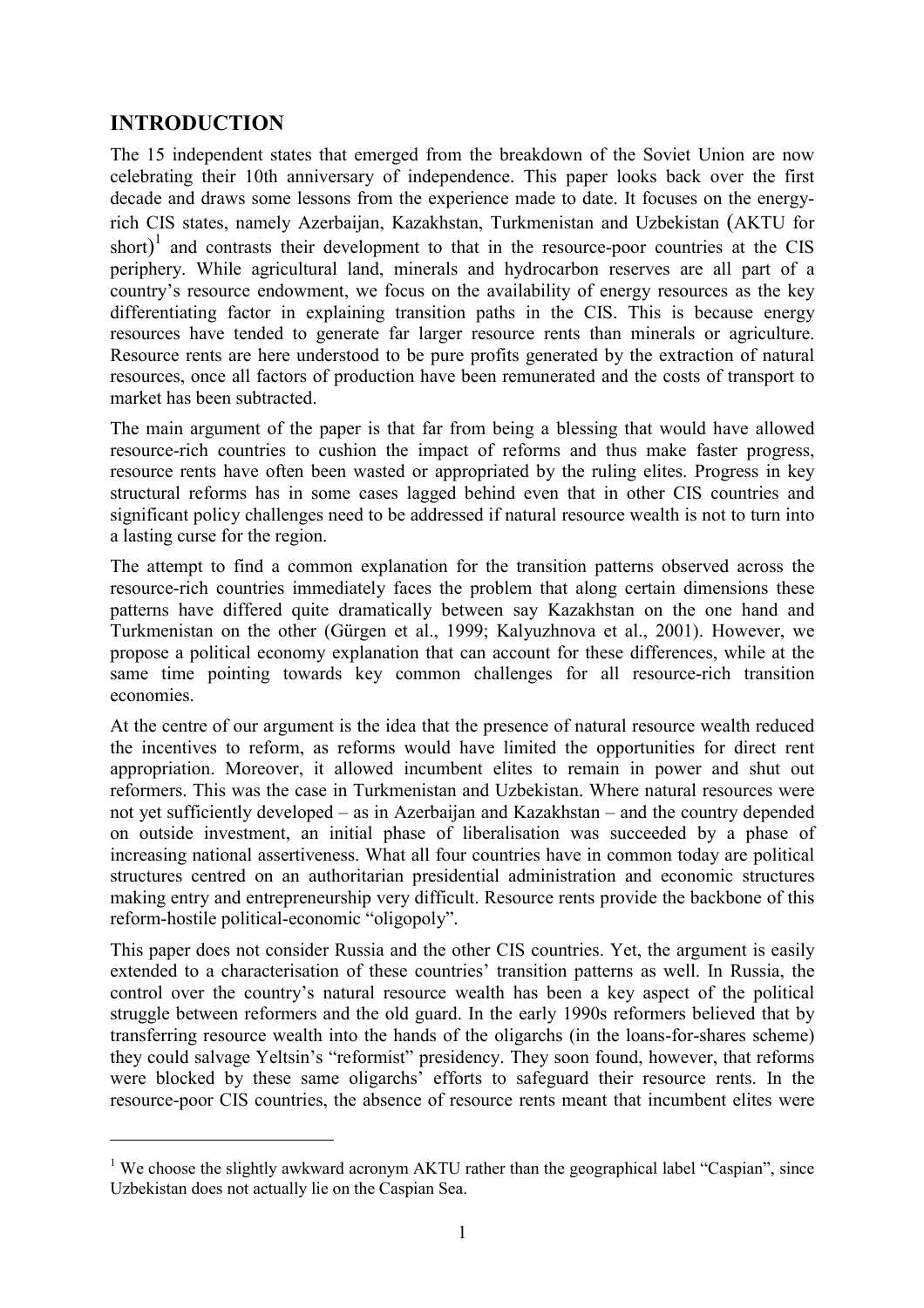more likely to be replaced at the start of transition. The new governments typically had only two ready sources of potential revenues: IFI transfers or the continuation of implicit transfers from Russia. IFI transfers were conditional on adopting reform; transfers from Russia were not. Most of the CIS periphery adopted IFI-supported reform programmes. Belarus and to a lesser extent Ukraine, however, obtained energy transfers from Russia and consequently reformed less.

The arguments in this paper are related to the large literature investigating the impact of natural resources on economic performance (Sachs and Warner, 1995; Tornell and Lane, 1999; Gylfason, 2001; Auty and Mikesell, 1998). This literature generally finds that countries rich in natural resources have tended to grow less rapidly and experience higher macroeconomic instability than resource-poor countries. Most relevant to the present paper, Dalmazzo and de Blasio (2001) develop a model in which reform leads simultaneously to a reduction in rent appropriation by the elites and an expansion of private business opportunities. The results are that natural resource abundance reduces the incentives to reform and hurts growth. The combination of self-interested autocratic rule and access to resource rents is what drives the political economy of reform in this model, in line with the argument we outlined above. Political competition leading to more "voice" in decision making by interest groups not associated with the elites can help to bring about liberalisation.

The structure of the paper is as follows. Section 1 provides an overview of reform progress in the resource-rich countries to date and compares it with the rest of the CIS. It shows that resource rents have typically been large in the AKTU countries but much of it has been dissipated in energy subsidies, rather than used to accelerate reform through taxation and redistribution to potential losers. As a result, the resource-rich CIS countries have actually lagged behind the rest of the CIS in some dimensions of reform. Section 2 tries to explain the patterns observed with reference to the disincentives to reform faced by elites as they continued to enjoy access to resource rents. It also shows that – as expected – political turnover in the resource-rich countries has been low. Section 3 examines possible pathways out of excessive resource dependence by surveying the experience of two successful resourcerich economies and lists a few policy priorities for governments in the years ahead.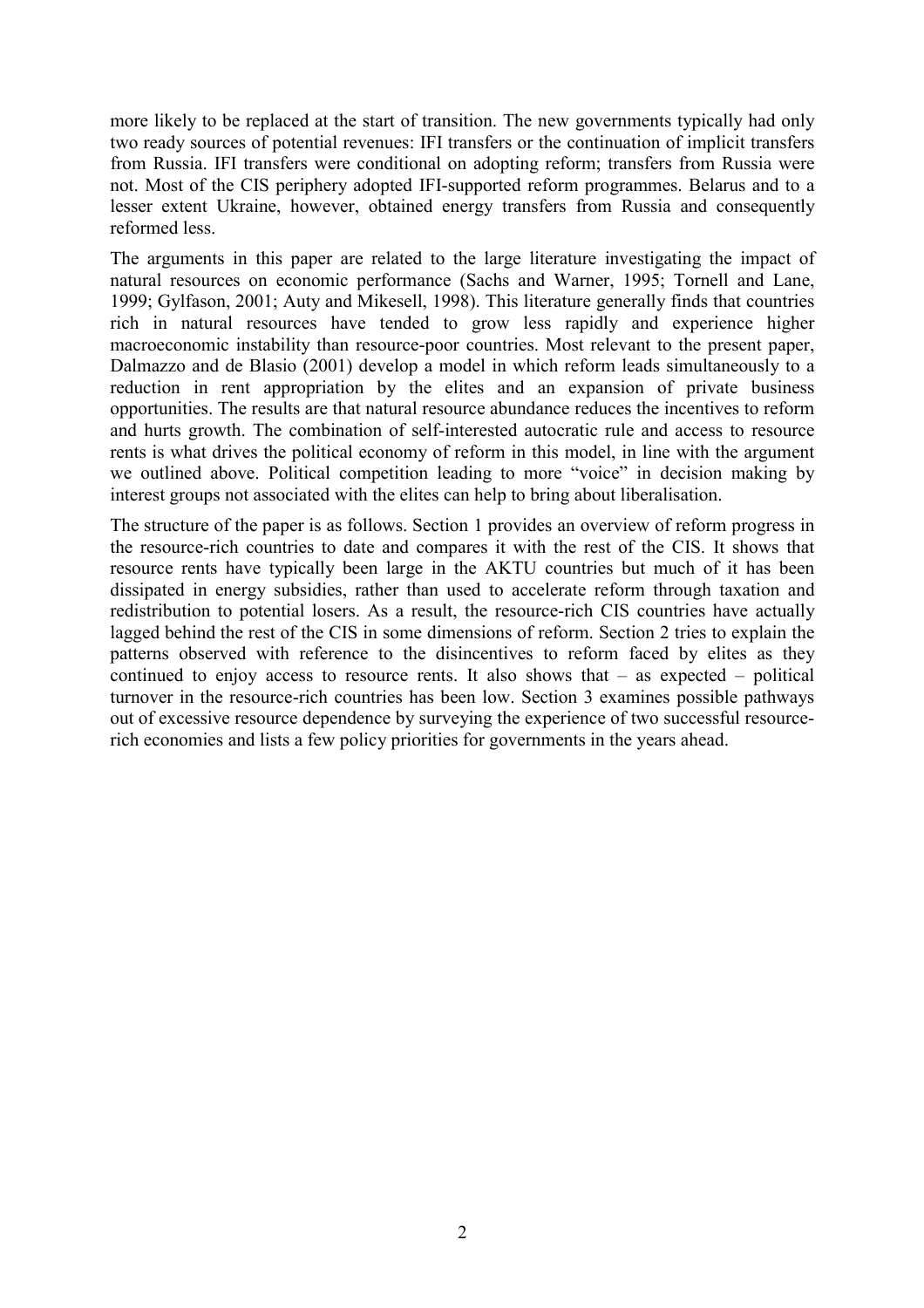# **1. REFORM AND STRUCTURAL CHANGE – THE ROLE OF RESOURCE RENTS 2**

We begin this section by justifying the focus on the energy-rich CIS countries. Since most CIS countries are highly resource-dependent such a justification is in order. But as Auty and Mikesell (1998) show, among the resource-rich countries in the world, it is the small energydependent ones that have established the worst economic track record. This may be due to the fact that energy rents accrue primarily to the government in most instances and thus can be used to support subsidies to special interest groups favoured by the incumbent government.<sup>3</sup> Of course, by the same token, energy rents could also be used to cushion the social impact of reforms and make them more acceptable to the population. Other resources (land and hard minerals, and *a fortiori* human resources) typically do not generate similar government rents, although – as argued below – cotton served a similar function in Turkmenistan and Uzbekistan.

Moreover, the degree of energy dependence was particularly high in the former communist countries and hence availability of energy resources was a particularly important source of potential subsidies. The beneficiaries of such subsidies were principally the inefficient old industrial dinosaurs. In the transition, there seems to be a close correlation between price reform in the energy sector, enterprise restructuring and energy efficiency (*Transition Report* 2001, Chapter 5). We will show that energy rents in the energy-rich transition economies have indeed been largely consumed by implicit subsidies, rather than being used to support social safety nets and investment in public infrastructure and human capital to ease the process of adjustment.

## **ENERGY RENTS AND REFORM**

 $\overline{a}$ 

Table 1 shows that by the end of the 1990s, the AKTU countries had a dependence on oil and gas revenues in exports and government budgets similar to Iran or Norway and considerably higher than, for instance, Mexico. For Azerbaijan and Kazakhstan, resource dependence has increased considerably since the start of reforms. The Caspian oil fields were left underexploited in Soviet times, both for strategic and technological reasons, as Russia felt safer and technologically better-equipped developing its own vast west Siberian reserves. Gas from Turkmenistan and Uzbekistan was, however, extracted at high rates during Soviet times and Turkmenistan was for a brief period in 1992-93 granted access to non-CIS markets for its gas exports, generating around US\$ 2-3 billion in early resource rents. This difference has had a bearing on reform patterns as we will show below.

<sup>2</sup> This section draws on work from Chapter 4 of the *Transition Report* 2001.

 $3$  In Dalmazzo and de Blasio (2001) the availability of resource rents to the government is the key factor influencing the government's propensity to liberalise. In contrast to Auty and Mikesell (1998), however, Leite and Weidmann (1999) present a theoretical model in which corruption associated with resource dependence is particularly harmful to growth in economies with low capital intensity and support this with evidence that dependence on food production has a more negative impact on growth than energy dependence. Since we are interested mainly in the impact of resource dependence on progress in reform, the focus on energy resources seems justified.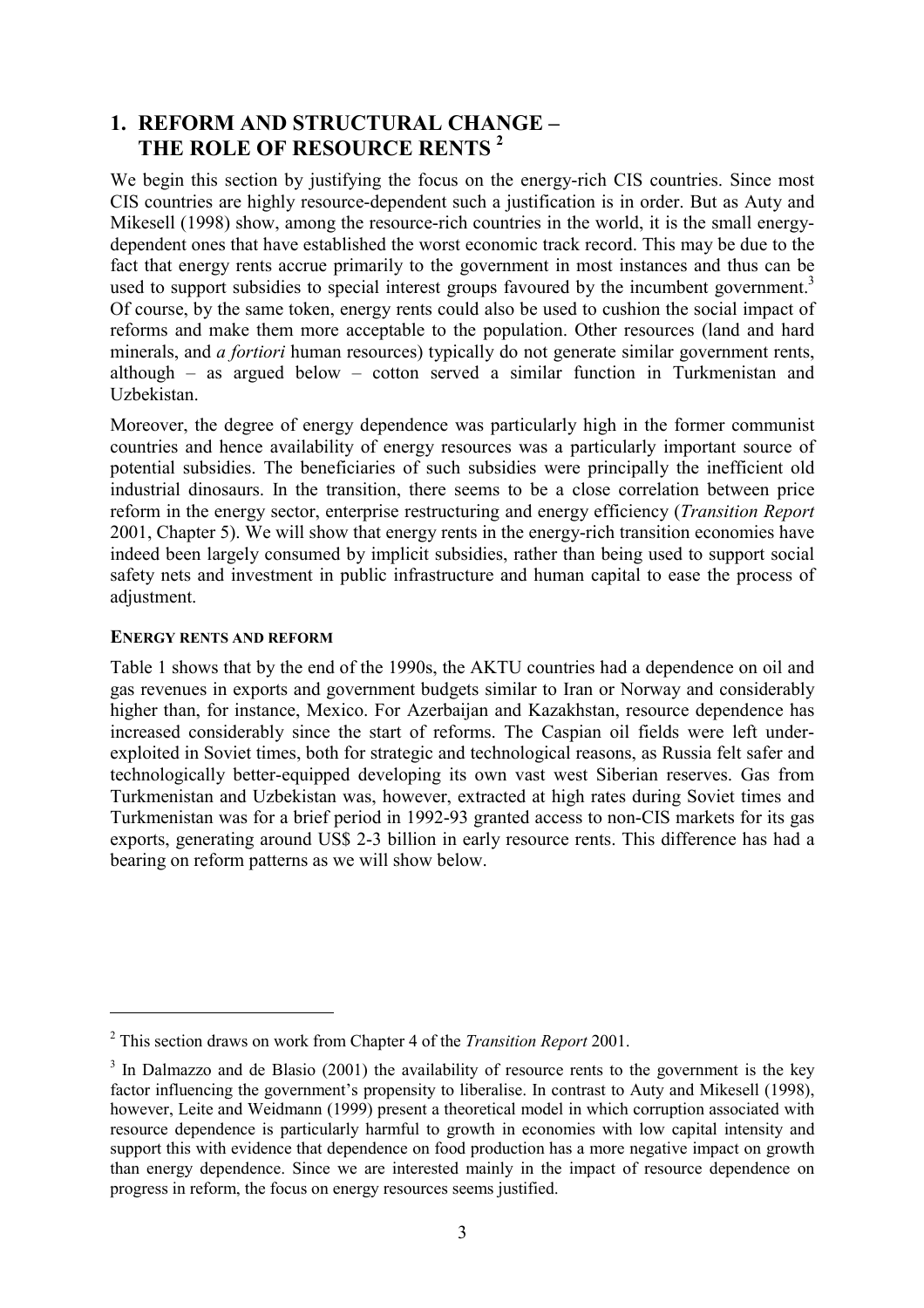## **Table 1: Indicators of resource dependence, selected transition economies and other oil producing countries**

In per cent unless otherwise indicated

|                                                                  | Azerbaijan  | Kazakhstan  | Russia <sup>3</sup> | Turkmenistan | <b>Uzbekistan</b> | Venezuela | Mexico      | Iran   | Norway |
|------------------------------------------------------------------|-------------|-------------|---------------------|--------------|-------------------|-----------|-------------|--------|--------|
| Oil and gas export in per cent of<br>total exports               | 85.2 (78.2) | 46.8 (34.1) | 50.4 (60.2)         | 81(62.6)     | 12.3(13.3)        | 69.8      | 9.8(7.3)    | 69.4   | 0.35   |
| Oil and gas export in per cent of<br>GDP                         | 30.5(17.6)  | 24.7 (12.1) | 21.5(16.3)          | 68.7 (31.6)  | 4.3(3.6)          | 25.4      | 0.7(0.5)    | 14.7   | 0.14   |
| Oil and gas revenues in per cent of<br>total government revenues | 36.2(22.1)  | 27.5(5.0)   | 30.1(24.2)          | 42.0         | 14.8(15.4)        | 42.5      | 24.1 (29.8) | 45.9   | 0.16   |
| FDI in oil and gas sector in per<br>cent of total FDI            | 80.5 (71.0) | 69.7 (83.3) | 10.7                | na           | na                | na        | na          | na     | na     |
| Memo:                                                            |             |             |                     |              |                   |           |             |        |        |
| Oil production (mt, 2000)                                        | 14.02       | 35.00       | 312.70              | 7.25         | 7.60              | 153.88    | 168.78      | 188.63 | 148.92 |
| Gas production (bcm) 2000                                        | 6.00        | 11.50       | 551.00              | 46.00        | 54.88             | 28.00     | 36.40       | 53.20  | 20.00  |

For all transition economies oil and gas production is for 2001 and from *BP Energy Outlook*, 2000. For other countries energy production is for 1999 and from the EIA.

1/ Figures for Azerbaijan are all from the IMF *Staff Report*, June 2001. Figures are for 2000 and those in brackets for 1999. Figures for the share of the oil and gas sector in FDI were calculated from gross inflow data. Net FDI into the oil sector was negative in 2000, due to repayments on inter-company loans under the PSAs.

2/ Figures are for 2000, in brackets for 1999. Figures for oil and gas exports and government revenues are from IMF. Exports are not corrected for under-invoicing.

3/ Figures are for 2000, in brackets for 1999, except for the share of oil and gas in FDI, which is from UNCTAD *World Investment Report* 2000 and refers to 1999. For oil and gas exports revenues are for the first quarter only.

4/ Figures refer to 2000, in brackets to 1999. Figures for oil and gas exports are from Interfax. Turkmenistan's US dollar GDP is an EBRD staff estimate based on a weighted exchange rate taking into the existence of a large parallel market premium. Data for the share of oil and gas in government revenues are based on oral communications from the Ministry of Finance. Data for FDI into the energy sector is unavailable, but may amount to anything between half and two-thirds of FDI inflows in recent years.

6/ Data are for 1998 and from the IMF.

7/ Data are for 2000, in brackets for 1999. All data are from the Mexican statistical office.

8/ Data are for 1999 and all from the IMF.

9/ Data for exports are for 1999 and from the Norwegian statistical office. The share of oil and gas in government revenues is for 1998 and from the EU (www.eubusiness.com).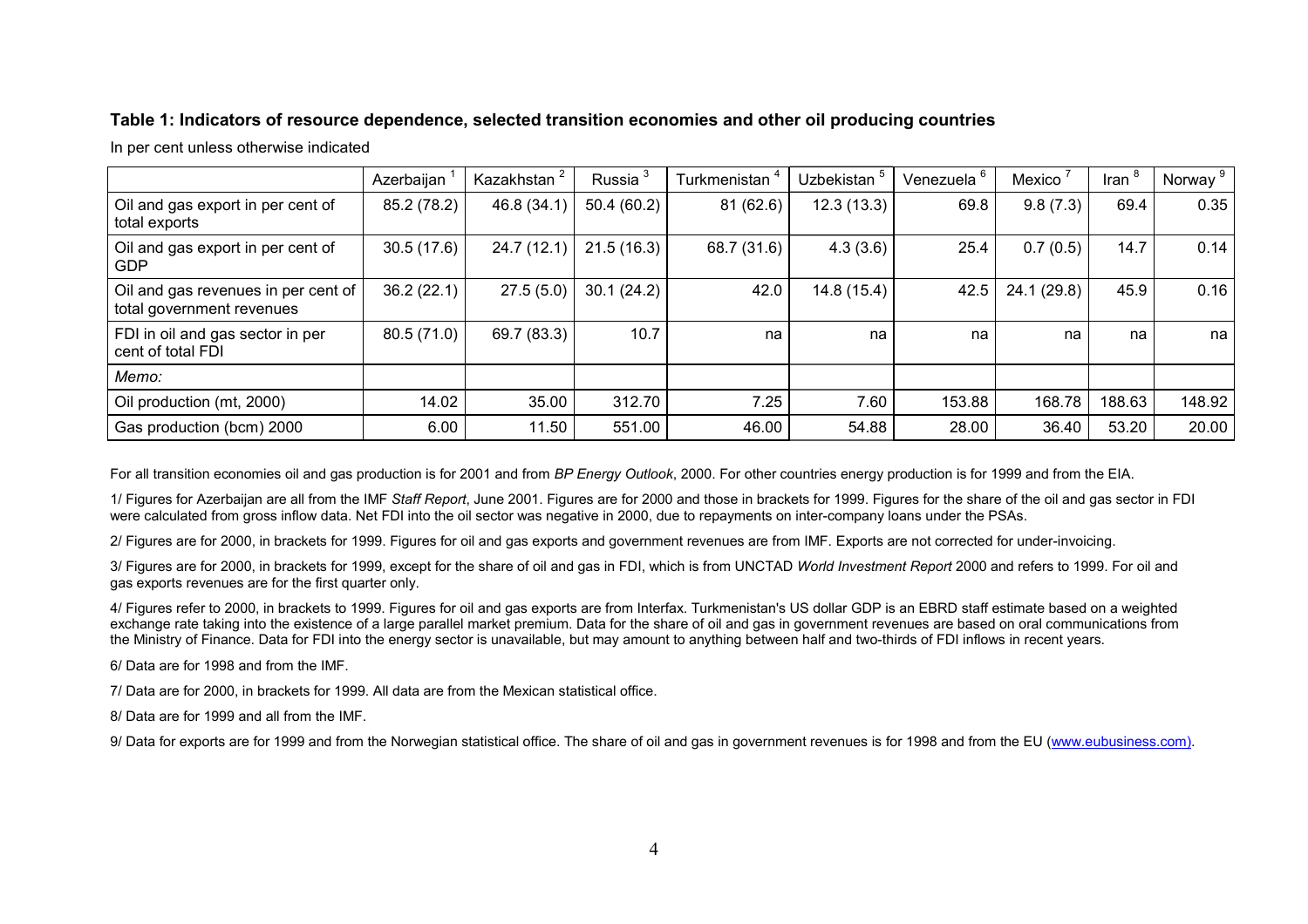|              |             | <b>Average 1992-2000</b>  |            |                                |
|--------------|-------------|---------------------------|------------|--------------------------------|
|              | Export rent | Domestic producer<br>rent | Total rent | Domestic consumer<br>subsidies |
| Azerbaijan   | 7.4         | 27                        | 50.2       | 15.8                           |
| Kazakhstan   | 10.1        | 5.7                       | 20.9       | 5.1                            |
| Turkmenistan | 25.7        | $-5.7$                    | 44.4       | 24.4                           |
| Uzbekistan   | 5.7         | 5.6                       | 39.5       | 28.2                           |
| Russia       | 9.4         | $-0.6$                    | 26         | 17.2                           |
|              |             | 2000                      |            |                                |
|              | Export rent | Domestic producer<br>rent | Total rent | Domestic consumer<br>subsidies |
| Azerbaijan   | 31.2        | 16.8                      | 61.4       | 13.4                           |
| Kazakhstan   | 20.2        | 9.8                       | 33.6       | 3.6                            |
| Russia       | 15.2        | 14.8                      | 39.9       | 9.9                            |
| Turkmenistan | 43          | $-5.2$                    | 65.3       | 27.5                           |
| Uzbekistan   | 6.3         | 26.2                      | 36.4       | 3.9                            |

# **Table 2 - Energy rents in AKTU and Russia, 1992-2000, in per cent of GDP**

Notes: Export rents are calculated as actual export revenues minus transportation costs, minus production costs.

Total rents are calculated as total production times export price minus production and transportation costs.

Domestic consumer subsidies are domestic consumption times the difference between domestic prices and import prices.

Domestic producer rent is total rent minus export rent, minus domestic consumer subsidies, minus producer rents.

Sources: National statistical offices, International Energy Agency, Interfax Petroleum Report, PlanEcon.

Commensurate with the high degree of dependence on energy resources as a source of foreign exchange and government revenues, oil and gas production in AKTU generates very significant rents. Rents in principle accrue on both exports and domestic sales, and are shared between producers, the owners of transport infrastructure, governments and domestic energy consumers. Table 2 shows the ratio of total energy rents to GDP and how this is distributed among exporters, domestic producers and domestic energy consumers. Transport rents accruing to domestic transport operators are not considered in this analysis, as this would considerably complicate the picture.<sup>4</sup> Total rents are calculated by multiplying total production (TV) with the export price (EP) net of lifting (PC) and transportation costs (TC) per unit of output:

 $TR = TV*(EP - PC - TC)$ .

Of course, these total rents are only potential rents. Actual export rents are calculated analogously but using only actual export volumes (EV):

 $ER = EV*(EP - PC - TC)$ .

 $\overline{a}$ 

<sup>&</sup>lt;sup>4</sup> Some transit countries, such as Belarus and Ukraine, have actually leveraged their control over export routes to extract very significant transit rents, which could explain their reform hesitation. To the extent that transit rents accrue to domestic pipeline operators, they can be treated analytically the same way as producer rents or export rents – namely as a source of tax revenue for the government.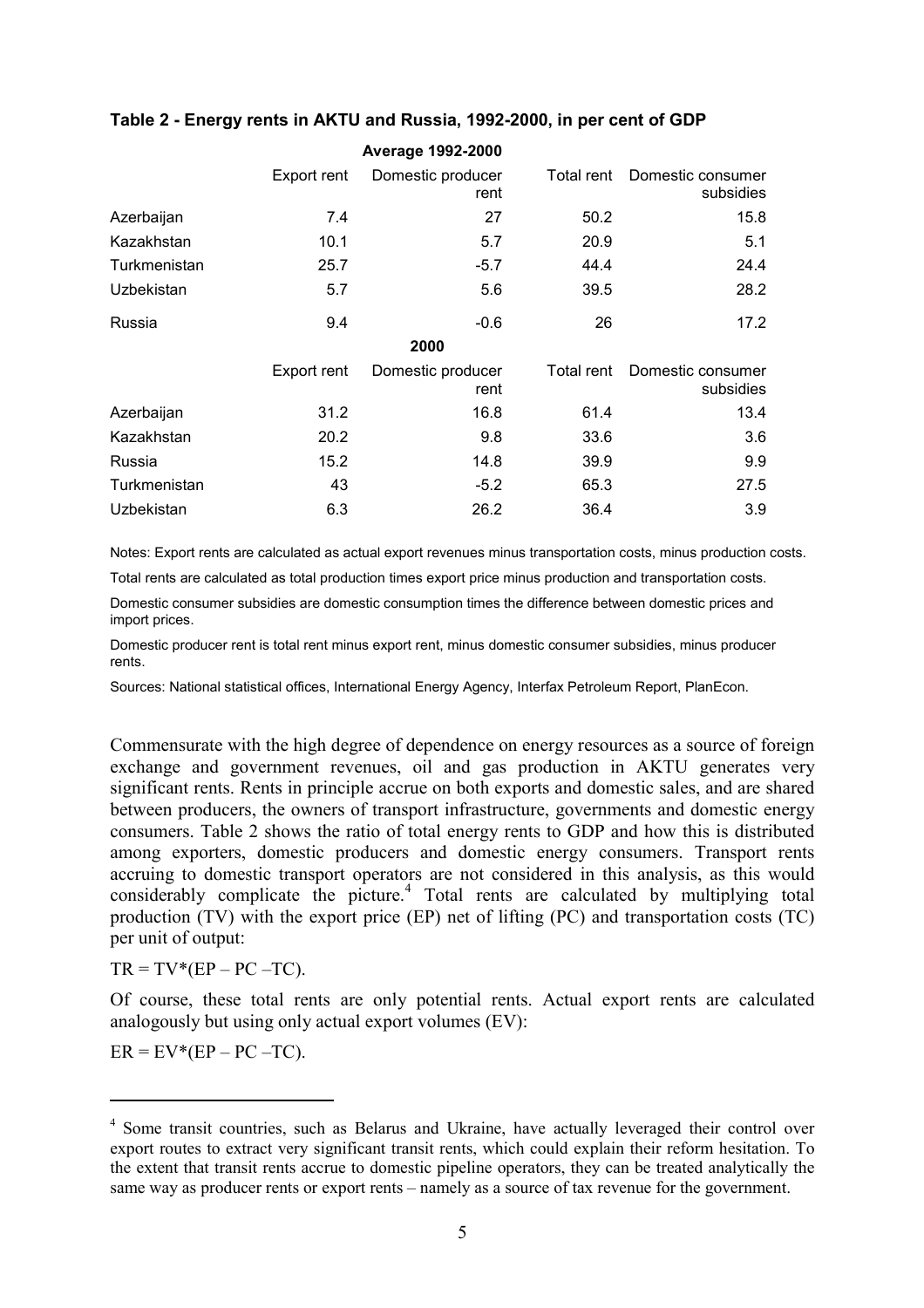Because of transport bottlenecks (particularly for gas) the domestic opportunity cost of energy is not the same as the net export price. Domestic subsidies (DS) are calculated using import prices (IP) as the opportunity cost of energy and taking the difference to domestic prices (DP) multiplied by domestic consumption (DV). Consumer subsidies do not include collection arrears, assumed to be zero in these calculations.

 $DS = DV*(IP - DP)$ , where  $DV + EV = TV$ 

Domestic producer rents (DR) are simply the residual of total rents minus export rents and domestic consumer subsidies:

 $DR = TR - ER - DS = DV*(EP - PC - TC - IP + DP)$ 

Assuming export prices minus transportation costs are always higher or equal to import prices, domestic producer rents will be positive whenever domestic prices are above production costs. The difference between net export prices and import prices contributes to domestic producer rents by construction, although it does not generate an actual resource flow as exports are constrained by the availability of transport.

Table 2 reveals that total energy rents during 1992-2000 have been in the order of 20-50 per cent of GDP in the four AKTU countries, which is high by any standards. Export rents have typically been less than half of the total, although they have increased over time as new transport capacity from the Caspian has come on stream. Domestic rents have been shared out among producers and consumers in different ways across the four countries. In Turkmenistan and until 1995 in Uzbekistan, domestic rents have gone almost entirely to domestic consumers in the form of untargeted price subsidies. In Azerbaijan and Kazakhstan, consumers have benefited less, although part of the producer rents have been lost due to huge energy arrears by power generators and local distribution companies (Walters, 2000).

In principle, governments can tax both export and domestic producer rents. Since consumer subsidies directly diminish domestic producer rents, their prevalence has contributed to the low tax take of AKTU governments from the energy sector when compared with other energy producers in the world (see also Gray, 1999). Thus rather than taxing available resources to cushion the costs of adjustment, governments have to various degrees chosen to maintain implicit transfers to special interest groups. In addition, in several instances, the leaders of the AKTU countries have appropriated export rents outside the state budget for the benefit of their closest entourage. This is most evident in Turkmenistan, where the US\$ 1.5 billion foreign exchange reserves, largely earned from gas sales in 1992-93, remain under the direct control of President Niyazov.

Table 3 turns to the expenditure side of the budget and examines whether the stronger potential tax base of the AKTU countries has allowed them to spend more on investment in health and education. This might be an indication of attempts to ease the social costs of structural adjustment and make reforms politically more acceptable. The evidence in Table 3 reveals that this is not the case: Kyrgyzstan spends as much as Kazakhstan, Moldova as much as Turkmenistan, Armenia almost as much as Azerbaijan, Ukraine as much as Russia and only Uzbekistan stands out as spending notably more than the average CIS country on health and education. These figures should not be over-interpreted, however, as the efficiency of expenditures and the quality of the services delivered in the social sector may vary.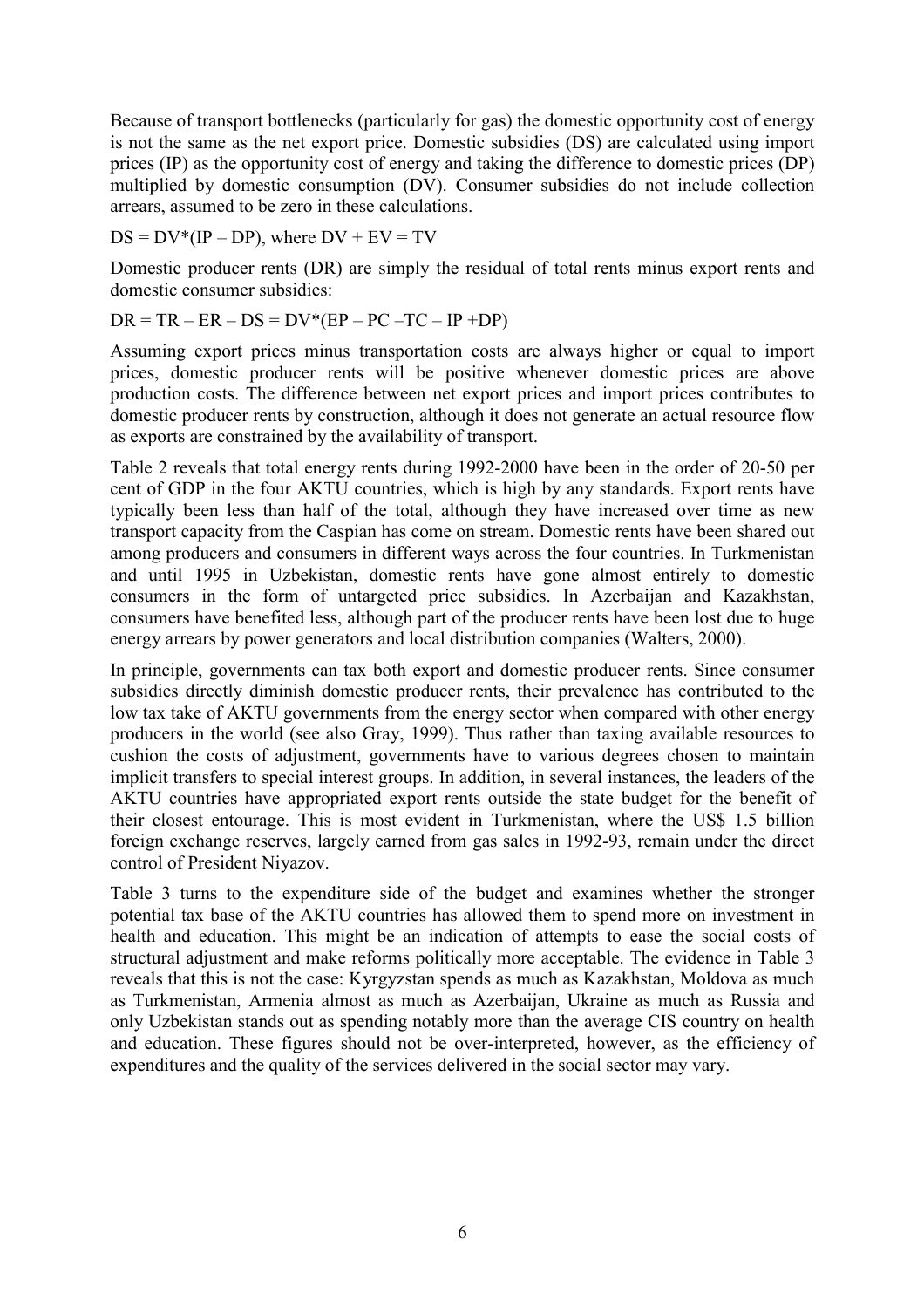|                      | <b>Health</b> |      |           | <b>Education</b> |
|----------------------|---------------|------|-----------|------------------|
|                      | % GDP         |      |           | % GDP            |
|                      | Average       |      | Average   |                  |
|                      | 1991-2000     | 2000 | 1991-2000 | 2000             |
| <b>AKTU</b>          |               |      |           |                  |
| Azerbaijan           | 1.5           | 0.9  | 4.2       | 3.8              |
| Kazakhstan           | 2.4           | 2.2  | 4.1       | 3.9              |
| Turkmenistan         | 2.6           | 3.6  | 4.6       | 2.8              |
| Uzbekistan           | 3.6           | 3.0  | 8.2       | 7.3              |
| Russia               | 3.3           | 3.1  | 3.7       | 2.8              |
| <b>CEE</b>           |               |      |           |                  |
| Albania              | 2.5           | 2.7  | 3.2       | 3.4              |
| <b>Bulgaria</b>      | 4.1           | 3.6  | 4.5       | 3.8              |
| Croatia              | 9.2           | 9.4  | 4.3       | 4.2              |
| Czech Rep            | 6.2           | 6.7  | 4.4       | 4.2              |
| Estonia              | 5.5           | 5.4  | 6.6       | 6.6              |
| Hungary              | 6.5           | 6.5  | 5.3       | 4.7              |
| Latvia               | 3.5           | 3.9  | 5.7       | 6.5              |
| Lithuania            | 4.0           | 4.6  | 6.0       | 6.5              |
| <b>FYR Macedonia</b> | 7.9           | 5.5  | 5.5       | 5.6              |
| Poland               | 4.6           | 4.3  | 5.5       | 5.6              |
| Romania              | 2.8           | 2.6  | 3.4       | 3.3              |
| Slovak Rep           | 5.6           | 5.5  | 4.1       | 4.2              |
| Slovenia             | 6.6           | 6.4  | 5.5       | 5.8              |
| FR Yugoslavia        | 6.8           | 6.8  | 2.9       | 2.7              |
| Montenegro           | 6.8           | 6.8  | 2.9       | 2.7              |
| <b>CIS</b>           |               |      |           |                  |
| Armenia              | 2.0           | 0.9  | 3.5       | 2.8              |
| <b>Belarus</b>       | 5.1           | 4.9  | 7.4       | 6.4              |
| Georgia              | 2.7           | 1.7  | 2.4       | 1.7              |
| Kyrgyzstan           | 2.3           | 2.1  | 4.0       | 3.7              |
| Moldova              | 4.2           | 2.5  | 6.8       | 4.2              |
| Tajikistan           | 1.9           | 0.9  | 5.2       | 2.3              |
| Ukraine              | $3.8\,$       | 2.9  | 4.7       | 4.1              |

# **Table 3 - Average expenditures on health and education**

Note: Where data for 2000 were not available the number refers to the last available year. The average is computed using all available data during 1991-2000.

Source: National authorities, IMF.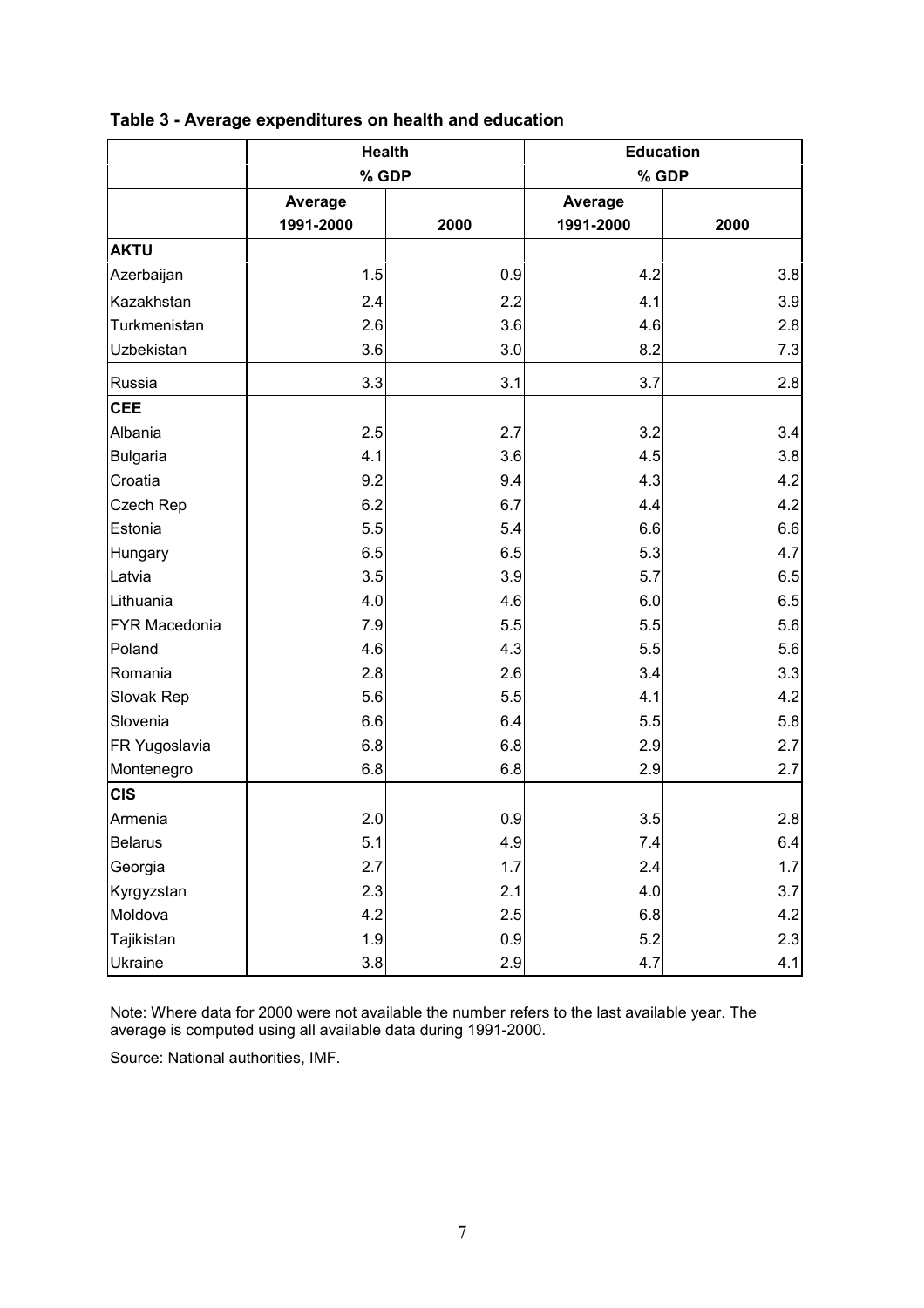| Country                  | Year 2/         | <b>LSP</b> | <b>SSP</b> | G&ER | <b>PL</b> | T&FES  | <b>CP</b> | <b>BR&amp;IRL</b> | <b>SM&amp;NB</b> | ref1 | ref <sub>2</sub> |
|--------------------------|-----------------|------------|------------|------|-----------|--------|-----------|-------------------|------------------|------|------------------|
| Azerbaijan               | t1              | 1.0        | 1.0        | 1.0  | 2.0       | 1.0    | 1.0       | 1.0               | 1.0              | 1.3  | 1.0              |
| Kazakhstan               | t1              | 1.0        | 2.0        | 1.0  | 2.0       | 1.0    | 1.0       | 1.0               | $1.0$            | 1.5  | $1.0$            |
| Turkmenistan             | t1              | 1.0        | 1.0        | 1.0  | 1.0       | 1.0    | 1.0       | 1.0               | 1.0              | 1.0  | $1.0$            |
| Uzbekistan               | t1              | 1.0        | 1.0        | 1.0  | 2.0       | 1.0    | 1.0       | 1.0               | 1.0              | 1.3  | $1.0$            |
| Russia                   | t1              | 2.0        | 2.0        | 1.0  | 3.0       | 3.0    | 2.0       | 1.0               | 1.0              | 2.5  | 1.3              |
| <b>CEE</b>               | t1              | 1.0        | 1.8        | 1.0  | 2.0       | 1.5    | 1.0       | 1.0               | 1.1              | 1.6  | $1.0$            |
| <b>CIS non-oil</b>       | t1              | 1.1        | 1.4        | 1.0  | 2.1       | 1.4    | 1.2       | 1.0               | 1.2              | 1.5  | 1.1              |
| <b>AKTU (w/o Russia)</b> | t1              | 1.0        | 1.3        | 1.0  | 1.8       | $1.0$  | 1.0       | 1.0               | $1.0$            | 1.3  | $1.0$            |
| Azerbaijan               | t5              | 1.0        | 2.0        | 1.7  | 3.0       | 2.0    | 2.0       | 2.0               | $1.0$            | 2.0  | 1.7              |
| Kazakhstan               | t5              | 3.0        | 3.3        | 2.0  | 3.0       | 4.0    | 2.0       | 2.0               | 1.7              | 3.3  | 1.9              |
| Turkmenistan             | t5              | 1.0        | 1.7        | 1.0  | 2.0       | 1.0    | 1.0       | 1.0               | 1.0              | 1.4  | 1.0              |
| Uzbekistan               | t5              | 2.7        | 3.0        | 2.0  | 3.0       | 2.0    | 2.0       | 1.7               | 2.0              | 2.7  | 1.9              |
| Russia                   | t5              | 3.0        | 4.0        | 2.0  | 3.0       | 4.0    | 2.0       | 2.0               | 3.0              | 3.5  | 2.3              |
| <b>CEE</b>               | t5              | 2.3        | 3.5        | 2.2  | 2.8       | 3.6    | 1.8       | 2.4               | 1.8              | 3.1  | 2.1              |
| <b>CIS non-oil</b>       | t5              | 2.4        | 3.0        | 1.8  | 3.0       | 3.1    | 1.9       | 1.7               | 1.6              | 2.9  | 1.7              |
| <b>AKTU (w/o Russia)</b> | t5              | 1.9        | 2.5        | 1.7  | 2.8       | 2.3    | 1.8       | 1.7               | 1.4              | 2.4  | 1.6              |
| Azerbaijan               | T <sub>10</sub> | 2.0        | 3.3        | 2.0  | 3.0       | 3.3    | 2.0       | 2.3               | 1.7              | 2.9  | 2.0              |
| Kazakhstan               | T <sub>10</sub> | 3.0        | 4.0        | 2.0  | 3.0       | 3.3    | 2.0       | 2.7               | 2.3              | 3.3  | 2.3              |
| Turkmenistan             | T <sub>10</sub> | 1.0        | 2.0        | 1.0  | 2.0       | 1.0    | 1.0       | 1.0               | 1.0              | 1.5  | 1.0              |
| Uzbekistan               | T <sub>10</sub> | 2.7        | 3.0        | 1.7  | 2.0       | 1.7    | 2.0       | 1.7               | 2.0              | 2.3  | 1.8              |
| Russia                   | T <sub>10</sub> | 3.3        | 4.0        | 2.3  | 3.0       | 2.7    | 2.3       | 1.7               | 1.7              | 3.3  | 2.0              |
| <b>CEE</b>               | T <sub>10</sub> | 3.0        | 3.9        | 2.5  | 3.0       | 3.9    | 2.2       | 2.9               | 2.3              | 3.5  | 2.5              |
| <b>CIS non-oil</b>       | T <sub>10</sub> | 2.7        | 3.4        | 1.8  | 3.0       | 3.6    | 1.9       | 1.9               | 1.8              | 3.2  | 1.8              |
| <b>AKTU (w/o Russia)</b> | T <sub>10</sub> | 2.2        | 3.1        | 1.7  | 2.5       | $2.3*$ | 1.8       | 1.9               | 1.8              | 2.5  | 1.8              |

**Table 4 – Reform progress in energy-rich countries, compared to eastern Europe and non-oil CIS average 1/**

Notes:

1/ \* indicates statistically significant difference in means of CIS oil and CIS non-oil at 10% level using a standard one-sided t-test.

2/ The start of transition varies across countries: t1= 1989 for Hungary and Poland, 1990 for Bulgaria, Czechoslovakia, Romania and former Yugoslavia

1991 for Albania and the Baltic states and 1992 for the CIS. t5 = t1 + 4 years; t10 = t1 + 9 years Results are not significantly changed if Russia is excluded from the group of CIS oil-rich economies.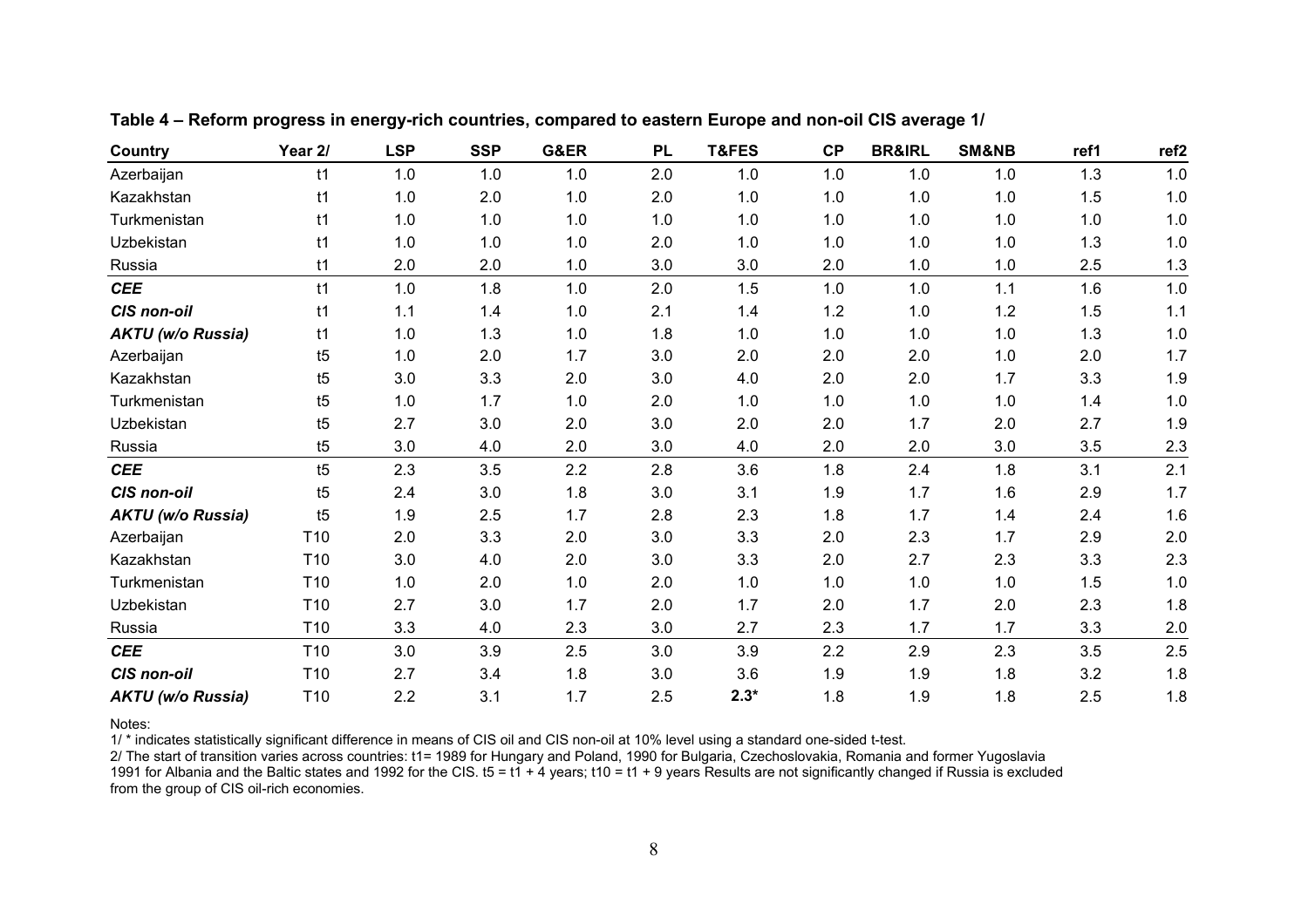What has been the effect of resource rents on economic reform? Table 4 shows the transition indicators for the eight dimensions scored by the EBRD in the first year of transition, in year 5 and in year 10, for AKTU and Russia, as well as averages for central and eastern Europe and the rest of the CIS. Compared with central and eastern Europe, the AKTU economies lag behind in most dimensions in year 5 and year 10. Compared with the rest of the CIS, this is the case only for foreign exchange liberalisation in year 10, where the difference is statistically significant using a standard one-tailed t-test.<sup>5</sup> The AKTU countries do not significantly exceed the average for the rest of the CIS in any reform dimension. This is a remarkable result, if we remember the size of the rents available to these economies to cushion adjustment costs and thus the potentially much weaker feasibility constraint on implementing reform. However, it squares well with the political economy story sketched in the introduction: countries with significant resource wealth have an incentive to limit (or restrict) reform and are less subject to a political challenge by reformers. The fact that it is the comparatively "easy" liberalisation dimension, where the energy-rich countries are significantly behind, strengthens this interpretation.

Table 4 also reveals, however, that the above result is driven by Turkmenistan and Uzbekistan. Azerbaijan and Kazakhstan record reform progress similar to or even slightly above the CIS average in most dimensions. As mentioned above, Turkmenistan had early access to gas export rents in 1992-93. Moreover, Turkmenistan and Uzbekistan are important cotton producers. Cotton rents in both countries have accrued mainly to the government as a result of state trading in cotton exports and the persistence of the state order system in agriculture, whereby farmers receive only a fraction of the world market price for their produce. Some estimates indicate that agricultural sector rents were as high as 15 per cent of GDP in Turkmenistan in 1998 (Pastor and van Rooden, 2000). The early and easy availability of resource rents was arguably a key factor in allowing both countries to pursue much less reform-oriented policies than in the rest of the CIS.

By contrast, energy resources in Azerbaijan and Kazakhstan were not immediately available for exploitation and had to be developed first. This was done through a policy of opening up to foreign investment, exemplified by contracts with Chevron and Mobil for the Tengiz oil field in Kazakhstan (signed in 1993) and with a consortium led by BP for the Azeri-Chirag-Guneshli concession areas in Azerbaijan (signed in 1994). These international investors had to be convinced of the business-friendly intentions of the government – a key aspect of their risk calculations. Thus both countries were comparatively reform-minded during much of the 1990s. The presence of important foreign investment and the initial reliance on IFI funding has provided a certain boost to economic reform policies, but how long this can last once major investments have been sunk and oil revenues increase substantially, is an open question.

## **RESOURCE DEPENDENCE AND STRUCTURAL CHANGE**

 $\overline{a}$ 

One consequence of a lack of market reform in energy-rich transition economies could be that key structural adjustment is delayed. All transition economies inherited an economic structure excessively geared towards heavy industry and with underdeveloped service sectors. Yet, to some extent this legacy was least heavy in the AKTU countries (and in other peripheral republics in Central Asia). The Soviets invested fewer resources to build up an industrial base in these regions, preferring instead to use them as a source of cheap raw materials (Orlowski,

<sup>&</sup>lt;sup>5</sup> The difference between AKTU and CIS non-oil economies for price liberalisation is marginally significant at the 12% significance level.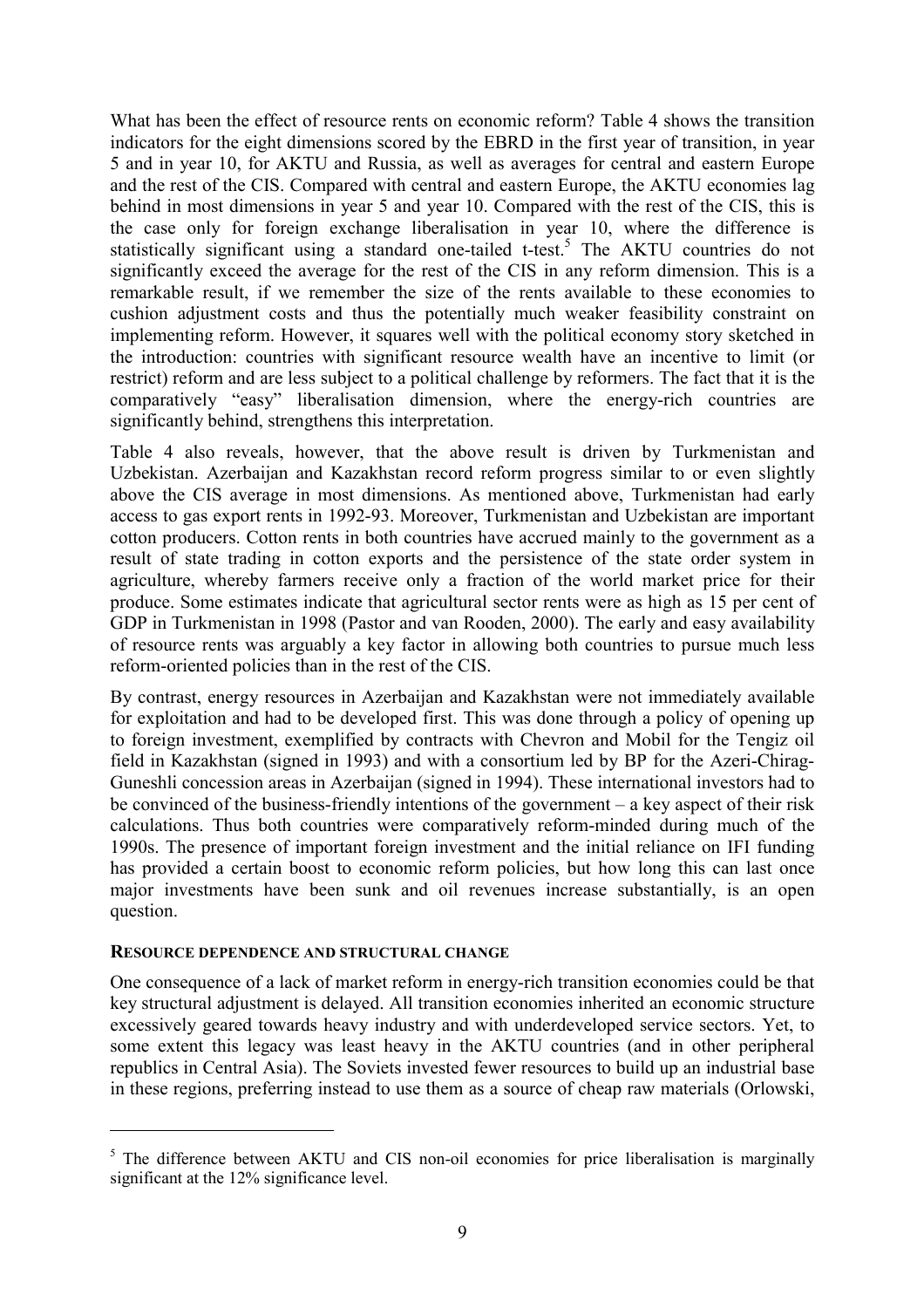1993). This implies that the need for adjustment was consequently less drastic.<sup>6</sup> Table 5 shows the difference between the actual share of employment in industry and the level that would be predicted by the level of income.<sup>7</sup> It shows that the degree of excessive industrial employment was initially far higher in the non-energy-rich CIS countries, but declined very dramatically since the start of transition. By 1998, there was no difference between the AKTU countries and the rest of the CIS in this regard.

Thus while energy rents might have allowed over-employment in industry to be maintained longer, the initial problem was less in AKTU. The Russian case provides an interesting contrast, however, as by 1998 industrial employment was still 7 per cent higher than predicted and in 1996 even 11 per cent "too" high. Table 5 also examines employment in non-market services (largely government) relative to the per-capita income benchmark as another indication of the impact that resource rents may have had on structural adjustment. Thus, energy rents might be used to prop up public employment as one way to build domestic support. The evidence surprisingly suggests that this is a phenomenon which is common across the CIS, where public services seem to have become a kind of safety valve for the unemployed – that is, an arrangement for containing the appearance of open unemployment. Since the mid-1990s, over-employment in public services has decreased in the non-energyrich CIS countries, whereas it has remained constant in AKTU. However, the difference is not statistically significant.

 $\overline{a}$ 

 $6$  Zettelmeyer (1998) argues that the lack of over-industrialisation was a key advantage of Uzbekistan, which allowed this country to avoid the deep output fall characteristic of other CIS countries, despite much less reform commitment.

 $<sup>7</sup>$  There is a close link between employment allocation across broad sectors and GDP per capita both</sup> across countries and over time. See Syrquin and Chenery (1989) and Raiser, Schuchhardt and Schaffer (2001).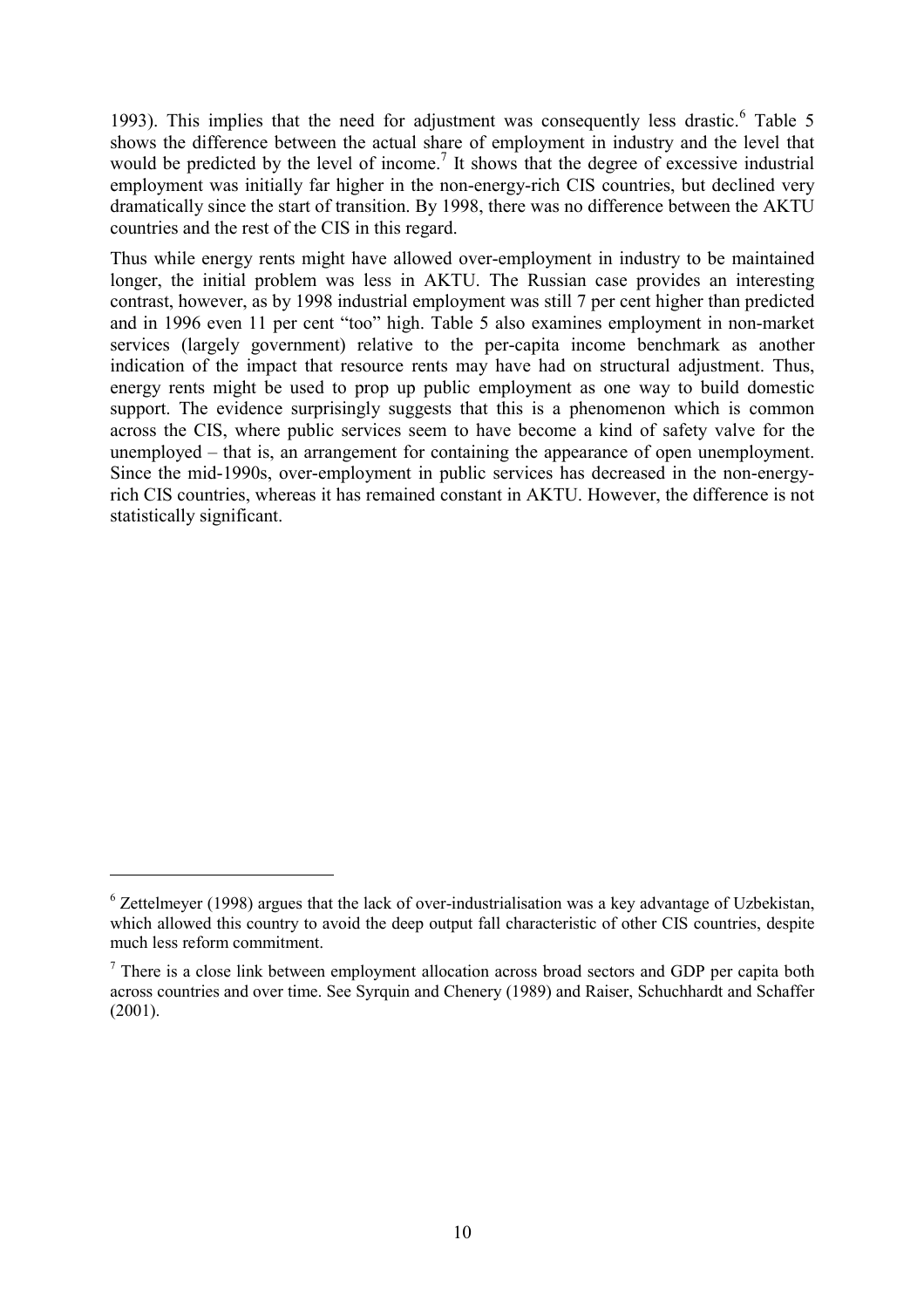| Country                        |                                         | Year | 1990    | 1991    | 1992    | 1993    | 1994    | 1995    | 1996    | 1997    | 1998    |
|--------------------------------|-----------------------------------------|------|---------|---------|---------|---------|---------|---------|---------|---------|---------|
| Azerbaijan                     | Employment share in industry            |      | 0.00    | $-0.01$ | $-0.02$ | 0.00    | 0.01    | 0.02    | 0.02    | 0.01    | 0.00    |
|                                | Employment share in non-market services |      | 0.10    | 0.09    | 0.10    | 0.11    | 0.10    | 0.10    | 0.11    | 0.11    | 0.11    |
| Kazakhstan                     | Employment share in industry            |      | 0.07    | 0.07    | 0.06    | 0.04    | 0.02    | $-0.01$ | $-0.02$ | $-0.05$ | $-0.05$ |
|                                | Employment share in non-market services |      | 0.08    | 0.07    | 0.07    | 0.11    | 0.10    | 0.09    | 0.05    | 0.04    | 0.02    |
| Turkmenistan                   | Employment share in industry            |      | $-0.04$ | $-0.04$ | $-0.04$ | $-0.03$ | $-0.02$ | $-0.03$ | $-0.03$ | $-0.02$ | $-0.02$ |
|                                | Employment share in non-market services |      | 0.03    | 0.03    | 0.03    | 0.03    | 0.04    | 0.05    | 0.05    | 0.05    | 0.04    |
| <b>Uzbekistan</b>              | Employment share in industry            |      | 0.02    | 0.01    | 0.00    | 0.00    | $-0.02$ | $-0.02$ | $-0.02$ | $-0.02$ | $-0.03$ |
|                                | Employment share in non-market services |      | 0.06    | 0.04    | 0.05    | 0.05    | 0.08    | 0.08    | 0.08    | 0.09    | 0.10    |
| <b>Russia</b>                  | Employment share in industry            |      | 0.17    | 0.16    | 0.16    | 0.15    | 0.13    | 0.11    | 0.10    | 0.07    | 0.05    |
|                                | Employment share in non-market services |      | 0.08    | 0.08    | 0.09    | 0.08    | 0.10    | 0.11    | 0.13    | 0.12    | 0.13    |
| <b>Average CEE</b>             | Employment share in industry            |      | 0.17    | 0.16    | 0.14    | 0.12    | 0.11    | 0.10    | 0.08    | 0.07    | 0.07    |
|                                | Employment share in non-market services |      | $-0.04$ | $-0.03$ | $-0.02$ | 0.00    | 0.00    | 0.00    | $-0.01$ | $-0.01$ | $-0.01$ |
| <b>Average CIS non-oil</b>     | Employment share in industry            |      | 0.09    | 0.08    | 0.07    | 0.06    | 0.05    | 0.01    | $-0.01$ | $-0.02$ | $-0.03$ |
|                                | Employment share in non-market services |      | 0.04    | 0.05    | 0.06    | 0.07    | 0.08    | 0.07    | 0.06    | 0.06    | 0.05    |
| <b>Average AKTU and Russia</b> | Employment share in industry            |      | 0.04    | 0.04    | 0.03    | 0.03    | 0.02    | 0.02    | 0.01    | 0.00    | $-0.01$ |
|                                | Employment share in non-market services |      | 0.07    | 0.06    | 0.06    | 0.07    | 0.08    | 0.09    | 0.08    | 0.08    | 0.08    |
| Average AKTU w/o Russia        | Employment share in industry            |      | 0.01    | 0.01    | 0.00    | 0.00    | 0.00    | $-0.01$ | $-0.01$ | $-0.02$ | $-0.02$ |
|                                | Employment share in non-market services |      | 0.07    | 0.06    | 0.06    | 0.07    | 0.08    | 0.08    | 0.07    | 0.07    | 0.07    |

*Difference between the actual and predicted employment shares*

# **Table 5 - Structural change in resource-rich and other transition economies, 1990-98**

Source: ILO Handbook of Labour Statistics; Raiser, Schaffer and Schuchhardt (2001)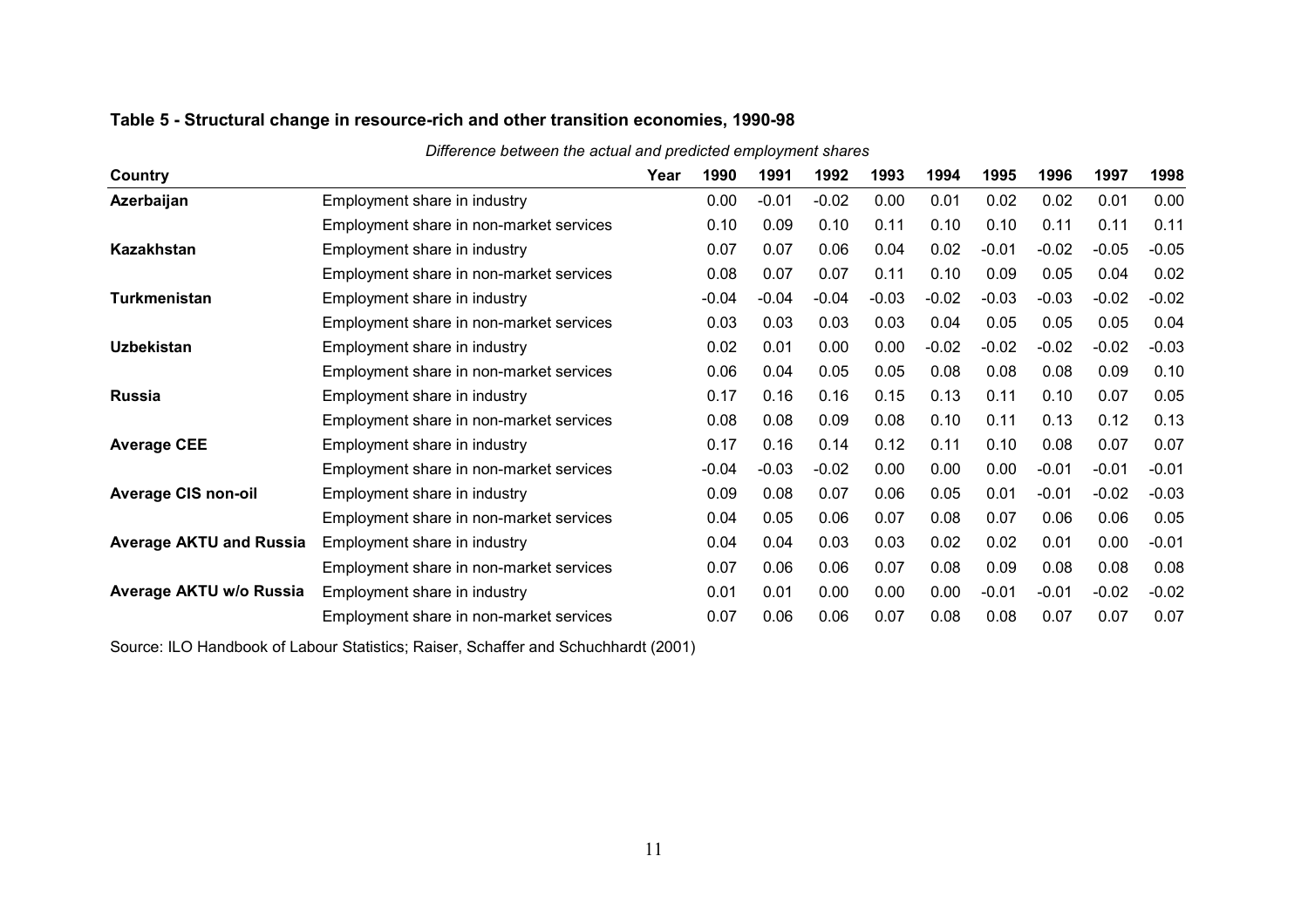# **2. THE POLITICAL ECONOMY OF RESOURCE DEPENDENCE**

Having established the importance of resource rents for the AKTU countries and highlighted the way in which these have been allocated, we now turn to a political economy interpretation of the observed patterns. First we show that already during Soviet times, AKTU served as a source of raw materials for the more industrialised western CIS. In return for selling their resources at prices far below world market values, these countries received considerable direct fiscal transfers from the Soviet centre. We then provide a conceptual framework that analyses the consequences of the elimination of these implicit and explicit transfers with the break-up of the Soviet Union.

## **FROM SOVIET TRANSFERS TO DOMESTIC RENT APPROPRIATION**

Under the Soviet system, the AKTU countries as well as other republics in the CIS periphery specialised in the extraction of natural resources and the production of cash crops, while receiving manufactured goods from the western CIS. Because of the Soviet Union's biased pricing policy towards industry, the relative prices of raw materials and industrial goods were highly distorted. Producers of primary goods received lower prices compared with producers of industrial goods than they would have received had both traded at world prices. To compensate for these imposed unfavourable terms of trade the CIS periphery received large transfers from the Federation.

A number of papers have attempted to calculate the terms of trade shifts that resulted from the dissolution of the CMEA and the move to market prices in intra-republican trade (Tarr, 1993; Orlowski, 1993). Orlowski's calculations of implicit transfers in Soviet trade as of 1989 are shown in Table 6. It appears that Turkmenistan and Russia were net donors to all other republics, and that the biggest recipients of implicit transfers were the western CIS and the Caucasus, while the AKTU countries with the exception of Azerbaijan neither benefited nor lost much from this system of transfers. This is in part due to the relative small net energy balances of AKTU, as their energy resources remained under-developed, and in part due to the significant production of final goods in countries such as Kazakhstan and Uzbekistan. The dead-weight loss associated with this distortionary system of taxes and subsidies did of course represent an unavoidable cost for all involved.

Yet, these numbers may be deceiving in two important respects. First, for many manufactured goods traded within the Soviet Union, a market reference price may not have existed. Orlowski's calculations are based on Goskomstat data, using their information of "world market" prices rather than a true market benchmark.<sup>8</sup> Primary goods exporters are thus likely to have paid larger effective subsidies than would appear from Table 6. Second, with the exception of Turkmenistan, all AKTU countries were also importers of energy during Soviet times, reflecting the existing cross-border transport infrastructure. Some of this cross-border trade may not have taken place under market conditions, and the AKTU countries may have borne an opportunity cost as a result.

The counterpart of being taxed through the system of distorted prices for traded goods was that the AKTU countries received among the largest subsidies from Federal transfers of any region in the former Soviet Union. Table 6 also shows the share of net fiscal transfers in GDP in 1989 based on Orlowski (1995). Armenia is an exception, driven by special support following the 1989 earthquake. Again with the exception of Azerbaijan, the AKTU countries

 $\overline{a}$ 

<sup>&</sup>lt;sup>8</sup> The author notes these shortcomings himself and says his calculations are a "plausibility test" (p.1002).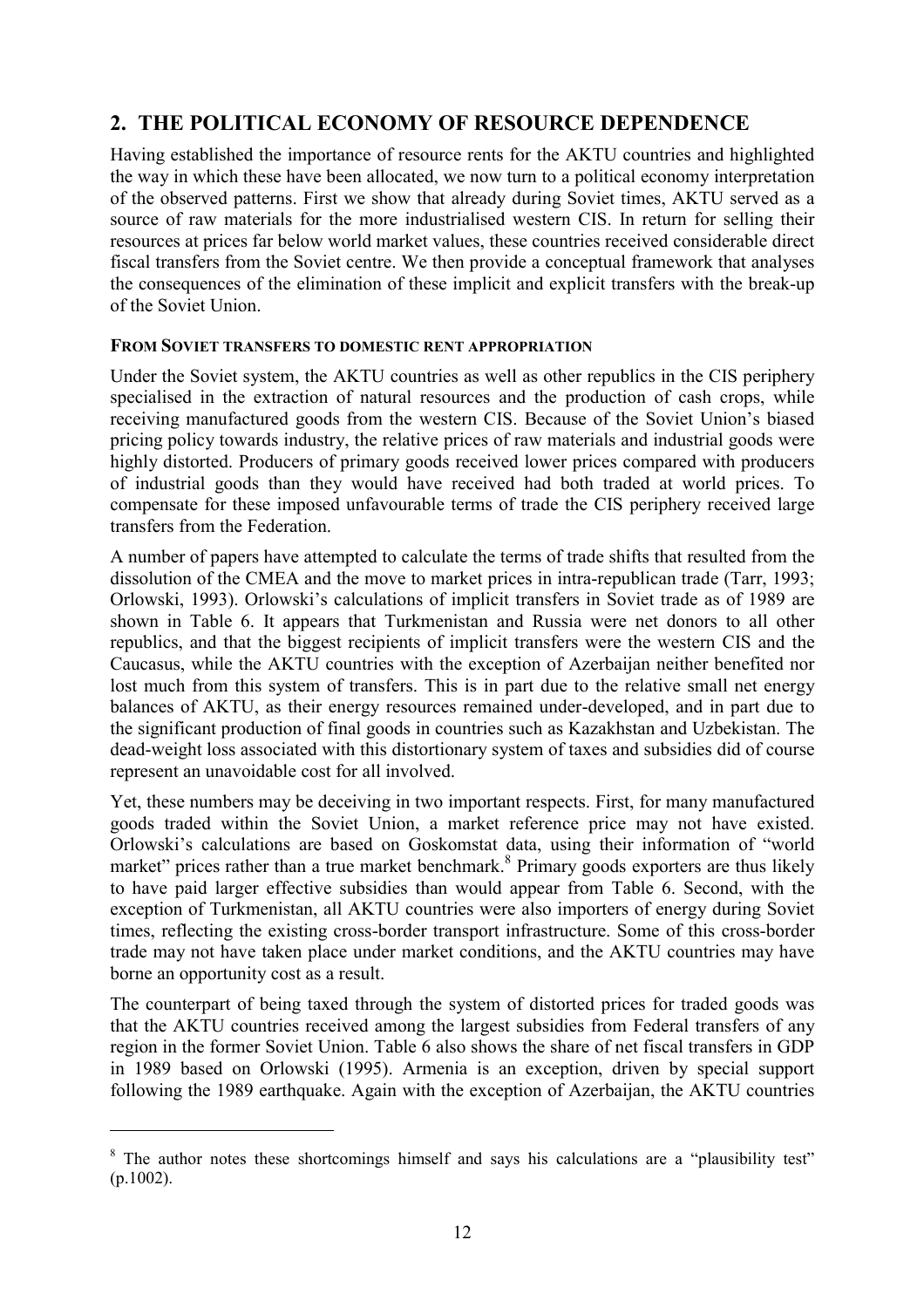received around 8 per cent of GDP in central transfers, with Kazakhstan and Uzbekistan benefiting the most. The western CIS and the Baltic states, by contrast, made moderate positive contributions into the Federal budget.

With the breakdown of the Soviet Union, both implicit and explicit transfers largely disappeared. Ruling elites in the CIS countries were thus faced with a serious challenge: how to replace implicit and explicit transfers in order to maintain their support base. It is in this respect that access to resource rents becomes crucial.

| <b>AKTU</b>                    | <b>Indirect transfers</b> | <b>Direct transfers</b> |
|--------------------------------|---------------------------|-------------------------|
| Azerbaijan                     | 10.09                     | 0.8                     |
| Kazakhstan                     | 0.5                       | 8.1                     |
| Turkmenistan                   | $-10.81$                  | 8.1                     |
| Uzbekistan                     | 1.26                      | 9.6                     |
| <b>Other CIS periphery</b>     | <b>Indirect transfers</b> | <b>Direct transfers</b> |
| Armenia                        | 9.16                      | 22.7                    |
| Georgia                        | 16.02                     | 2.0                     |
| Kyrgyzstan                     | 2.72                      | 6.9                     |
| Tajikistan                     | 6.08                      | 7.1                     |
| <b>Western CIS and Baltics</b> | <b>Indirect transfers</b> | <b>Direct transfers</b> |
| <b>Belarus</b>                 | 8.91                      | $-0.1$                  |
| Estonia                        | 12.08                     | $-0.2$                  |
| Latvia                         | 10.43                     | 0.5                     |
| Lithuania                      | 17.09                     | $-0.1$                  |
| Moldova                        | 24.05                     | 0.6                     |
| Ukraine                        | 3.61                      | 0.3                     |
| <b>Russia</b>                  | <b>Indirect transfers</b> | <b>Direct transfers</b> |
| Russia                         | $-3.67$                   | $-0.4$                  |

**Table 6: Direct and indirect transfers in the Soviet Union**

Notes: Transfers are defined as positive for net recipients and negative for net donors. Sources: Orlowski (1993); (1995).

## **RESOURCE RENTS AND ECONOMIC POLICY DURING TRANSITION**

 $\overline{a}$ 

Our basic framework follows Dalmazzo and de Blasio (2001). In their model, an autocratic government maximises its revenue through rent appropriation by extracting resource wealth directly and by taxing business activity. Economic reform reduces the ability of the government to appropriate rents through both mechanisms, while increasing production of non-resource output. In this set up, the presence of natural resources reduces reform incentives, because the direct effect on rent appropriation outweighs the indirect effect of increased business activity.<sup>9</sup> Dalmazzo and de Blasio also extend the model to the case of foreign aid and show how conditionality can lead to the adoption of reform policies, while non-conditional aid is equivalent to resource wealth in its negative effect on reform.

<sup>&</sup>lt;sup>9</sup> It is of course possible to imagine that reforms would increase effective tax revenues from the business sector and still encourage its growth. In this case, the effect of resources on reform might be immaterial, depending on the weight of the respective revenue sources.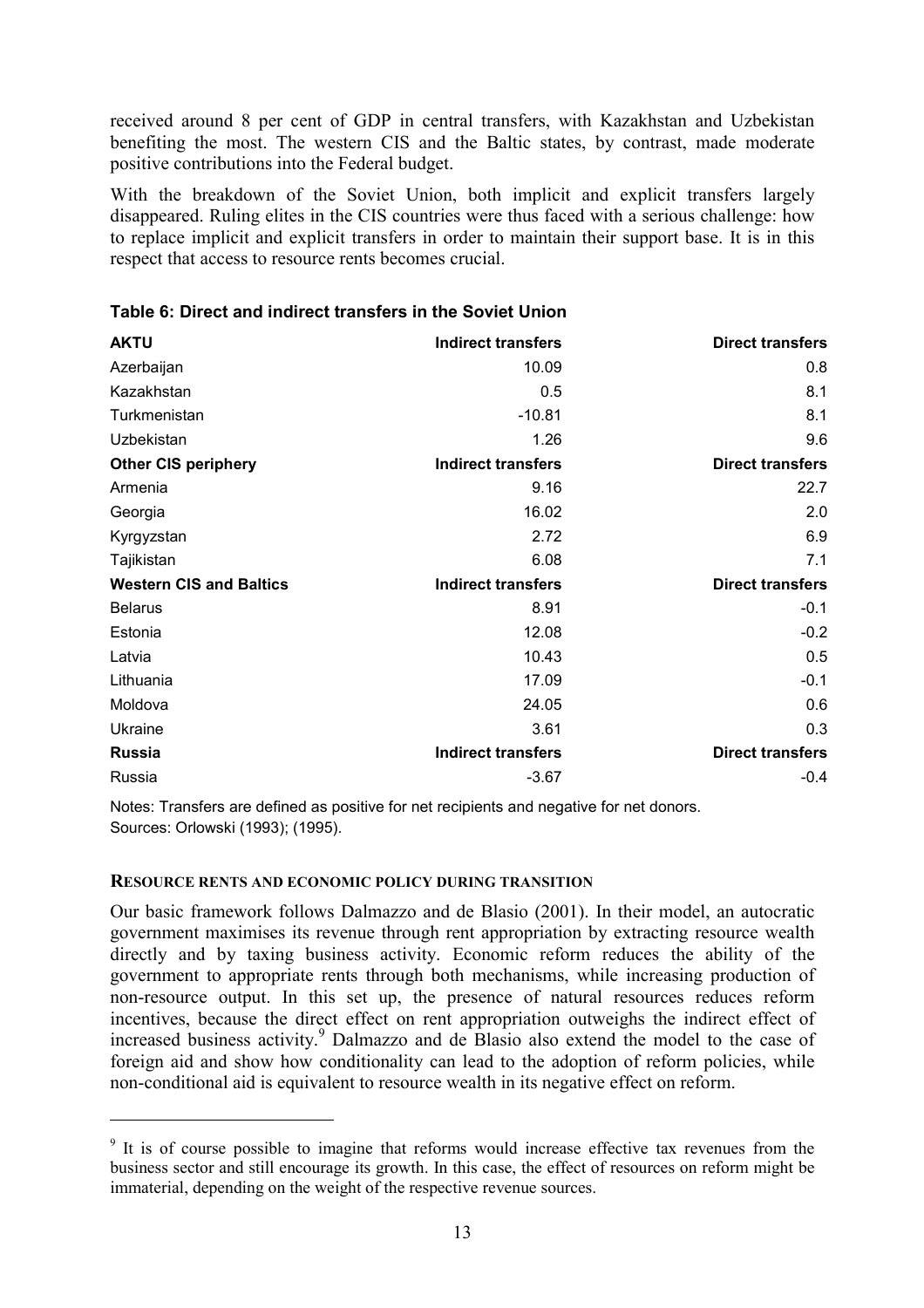We extend this basic framework with an argument about government turnover at the start of transition. The incumbent government is closely associated with those interest groups that benefited most from the system of explicit and implicit transfers during Soviet times. As these transfers disappear with the break-up of the Soviet Union, incumbent elites will only remain in power if they can find a source of revenues to maintain transfers to their supporters. Natural resources are obviously a key potential source of revenues in this regard and we therefore would expect government turnover to be lower in resource-rich economies. Indeed, for the Caspian countries, transition simply eliminated the "Moscow loop" in the flow of resources, but did not have more fundamental distributional consequences. We might expect this to be reflected in a higher degree of political cohesion and continuity with less of a challenge to the ruling elite than in resource-poor countries.

Looking at political turnover during the early transition period corroborates our general argument. Azerbaijan, Kazakhstan, Turkmenistan and Uzbekistan all have heads of state who were high communist officials during Soviet times. In the latter three countries these heads of state already stood at the helm of their country at the time of independence (Table 7). In all countries, moreover, the president has direct control over key natural resources. In contrast, the western CIS (and eastern Europe) were by and large characterised by a much higher degree of government turnover during the initial years of transition. Moreover, Table 7 reveals that the extent of political cohesion was also much higher in the AKTU countries, indicating the extent to which political preferences were fully aligned with the interests of the incumbent elites.

While this paper is not trying to offer a unified explanation for transition patterns in the whole of the CIS, it is worthwhile exploring the implications of the above arguments for the resource-poor CIS countries. There, implicit and explicit transfers were greatly reduced with no compensating gains from increased rent appropriation from the natural resources sector. This is reflected in higher turnover and less political cohesion. The only compensation for the loss of transfers was international support from IFIs and Western donors. Since this support was conditional on implementing reform, we expect a higher degree of reform in resourcepoor countries, even if their governments were not *per se* interested in economic reform. Indeed, the most rapid reform progress during the first four years of transition among the former Soviet countries was made by the Baltic states, Kyrgyzstan and Moldova, while Armenia and Georgia made rapid headway once the regional instability in the Caucasus subsided. As mentioned, Belarus and to a lesser extent Ukraine are exceptions, as they continued to draw on implicit energy transfers from Russia partially as a result of their control over key energy transit routes. Economic reform could have reduced the ability of the ruling elite to appropriate these transfers and hence reform progress was less in both countries.

One could ask, of course, why resource-rich countries would not chose reform as well in order to access Western assistance and FDI. To the extent that this assistance outweighed the immediate loss to rent appropriation from reform, this would indeed be expected and we find that Azerbaijan and Kazakhstan chose this route during the early 1990s. As energy resources become more developed, however, we would expect reform incentives to weaken and IFI support to tail off, leading to less progress or even reversal in key reform dimensions. This phase is only beginning now but it points to the challenges ahead.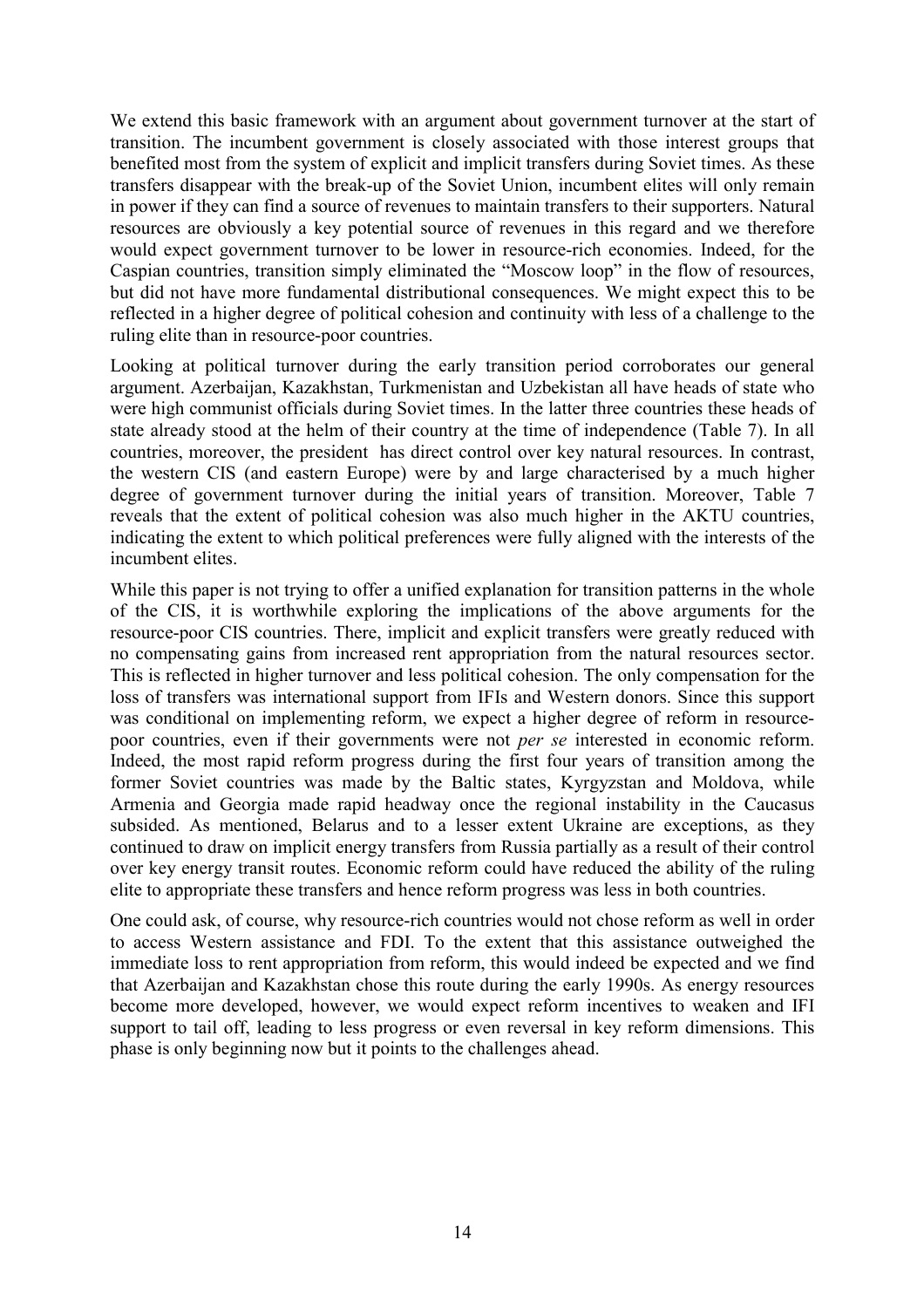| Table 7 - Government turnover and social cohesion in transition economies |  |  |
|---------------------------------------------------------------------------|--|--|
|---------------------------------------------------------------------------|--|--|

|                       | <b>Government turnover</b>          | Social cohesion                              |                                          |
|-----------------------|-------------------------------------|----------------------------------------------|------------------------------------------|
|                       |                                     | (average tenure of (proportion of seats held | (proportion of seats                     |
|                       | governments in months<br>1990-1998) | by ex-communists in<br>first parliament)     | held by largest non-<br>communist party) |
| <b>CEE</b>            |                                     |                                              |                                          |
| <b>Czech Republic</b> | 25.5                                | 16                                           | 55                                       |
| Estonia               | 15                                  | $\mathbf 0$                                  | 47                                       |
|                       |                                     |                                              |                                          |
| Hungary               | 20.8                                | 9                                            | 43                                       |
| Latvia                | 15                                  | 14                                           | 60                                       |
| Lithuania             | 13.25                               | 26                                           | 31                                       |
| Poland                | 14.25                               | 35                                           | 38                                       |
| Slovak Republic       | 25.5                                | 16                                           | 39                                       |
| Slovenia              | 52                                  | 14                                           | 17                                       |
| <b>Other CIS</b>      |                                     |                                              |                                          |
| Armenia               | 52.5                                | $\overline{2}$                               | 87                                       |
| <b>Belarus</b>        | 52.5                                | 79                                           | 21                                       |
| Georgia               | 49                                  | 26                                           | 63                                       |
| Kyrgyzstan            | 53                                  | 100                                          | $\mathbf 0$                              |
| Moldova               | 26.5                                | 38                                           | 35                                       |
| Tajikistan            | 106                                 | 99                                           | $\mathbf{1}$                             |
| Ukraine               | 52.5                                | 72                                           | 28                                       |
| <b>Russia</b>         | 105                                 | 40                                           | 40                                       |
| <b>AKTU</b>           |                                     |                                              |                                          |
| Azerbaijan            | 33                                  | 78                                           | 13                                       |
| Kazakhstan            | 105                                 | 94                                           | $6\phantom{1}6$                          |
| Turkmenistan          | 108                                 | 100                                          | $\mathbf 0$                              |
| Uzbekistan            | 106                                 | 100                                          | $\mathbf 0$                              |

Source: EBRD (1999), Chapter 5.

Finally, it is important to see this interpretation of the political economy of reforms in resource-rich transition economies not as a deterministic model of policy formation. A basic assumption of the model that underlies these stark conclusions is that governments in CIS countries are only interested in their revenues and do not care about society more generally. This assumption may be too strong, although it fits the main reform patterns in the region remarkably well. However, once we allow for a government that cares for society as much as it cares for its own welfare, economic reforms become more likely even in resource-rich economies. Indeed, when the government is only concerned with social welfare it will always reform as long as reforms increase aggregate resources and welfare.

Governments thus always have real policy choices. With this in mind, the final section of the paper looks at the experience of successful resource-rich economies around the world and draws some lessons for longer-term policy.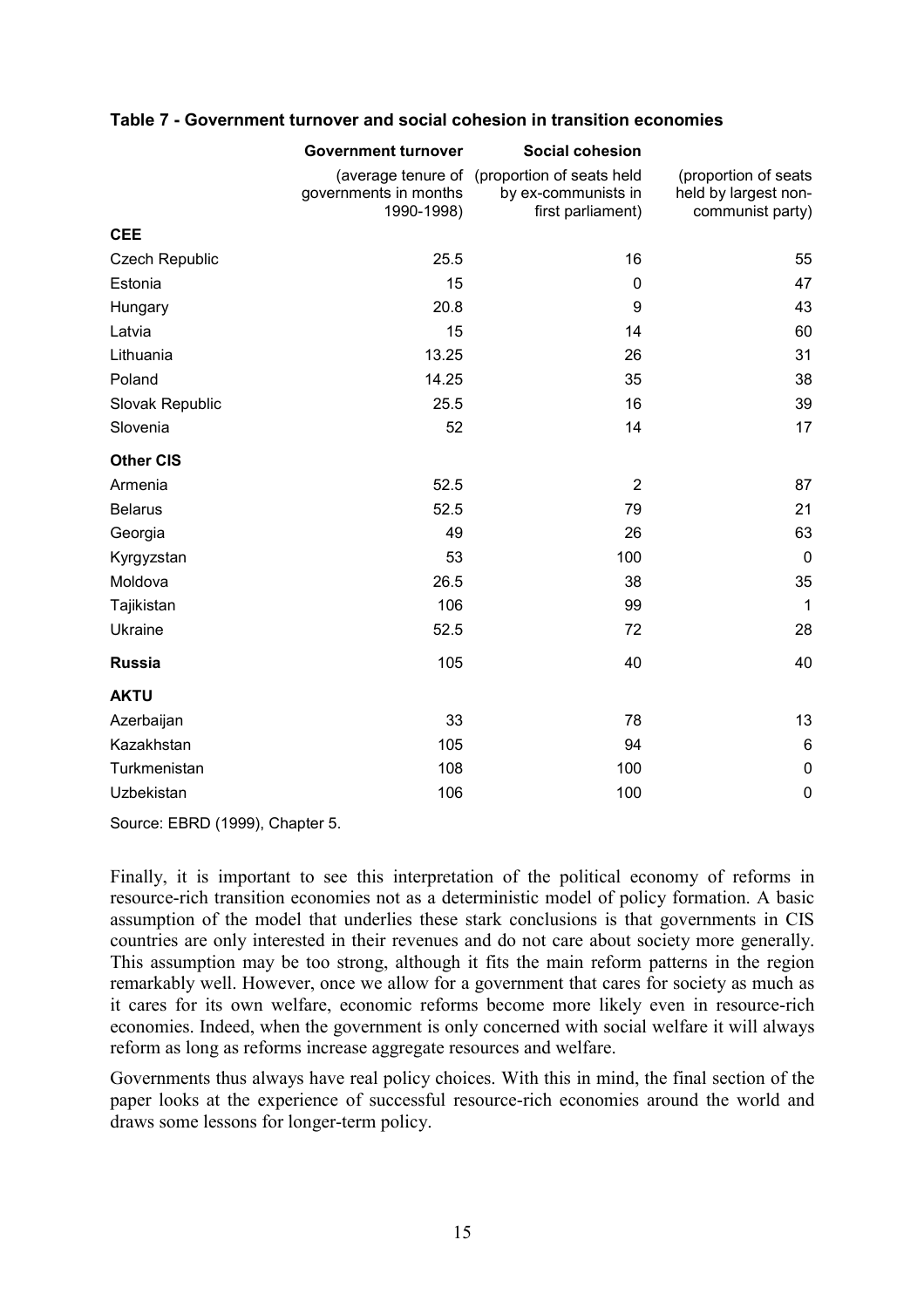# **3. PATHWAYS OUT OF RESOURCE DEPENDENCE**

International evidence suggests that the AKTU countries will have to make special efforts to avoid the "resource curse" of low growth and high volatility characteristic of many other resource-based economies (Sachs and Warner, 1995; Auty and Mikesell, 1998; Leite and Weidmann, 1999; Dalvazzo and de Blasio, 2001; Gylfasson, 2001). Four channels through which resource abundance may slow economic growth are typically highlighted in the literature: a) the Dutch disease; b) neglect of education; c) rent seeking; and d) poor economic policies or overconfidence.

These problems seldom occur in isolation. A typical sequence in a country failing to capitalise on its resource endowments could run as follows (see Auty and Mikesell, 1998). High capital inflows during resource booms have a tendency to push up real wages and erode the competitiveness of the non-resource-based tradable goods sector. Because labour demand in the resource sector is limited, more and more labour moves to an increasingly bloated public sector (or to subsidised import-substituting industries), attracted by generous conditions offered to state employees in return for political loyalty. High wage differentials, a segmentation of labour markets, low productivity growth and limited incentives to invest in skills upgrading result. The growing share of the public sector in resource allocation during times of increasing resource rents cannot be easily reduced once commodity prices fall or an important natural resource deposit becomes exhausted. The resulting fiscal and external deficits and growing debt burden make for macroeconomic volatility and further depress economic growth.

The evidence presented in Section 1 highlights the risks in the energy-rich transition economies that may result from over-dependence on natural resources, the dissipation of resource rents and the lack of investment in human capital. While there is no evidence so far of exchange rate overvaluation, it could be argued that the resource inflows still lie largely in the future. This throws up major policy challenges in the years ahead. AKTU need not fall into the resource trap, however. The policy choices that must be made in order to turn natural resources into a blessing rather than a curse are not intellectually demanding. A small number of countries have actually made these choices, despite starting out as resource-dependent economies, and as a result have successfully developed. These countries are Botswana, Chile, Malaysia and Thailand.<sup>10</sup> The experience of the successful resource-rich countries shows that management of resource windfalls and economic diversification are central to sustained economic growth. Indeed, in order to shelter itself from possible price swings and make best use of its resources, an economy can either diversify its asset portfolio or its economic production base, or both.

For an economy with exceptionally rich resource endowments, significant diversification of the production structure may not be a realistic aim. If returns to resource exploitation are very high, a high degree of specialisation may be a natural outcome, in line with both short-run and long-run or dynamic comparative advantage. However, in such a case, portfolio diversification becomes of fundamental importance. Strong budgetary institutions and responsible fiscal policy are important prerequisites for successful portfolio diversification. Governments should only spend the share of resource revenues considered part of permanent income. Resource windfalls should be used to buy foreign assets or to repay external debt. For this a modern, well-regulated financial sector is needed that can effectively intermediate between domestic savings and international capital markets. In some cases, the creation of a

 $\overline{a}$ 

 $10<sup>10</sup>$  Note, of course, that none of these countries is an important oil producer.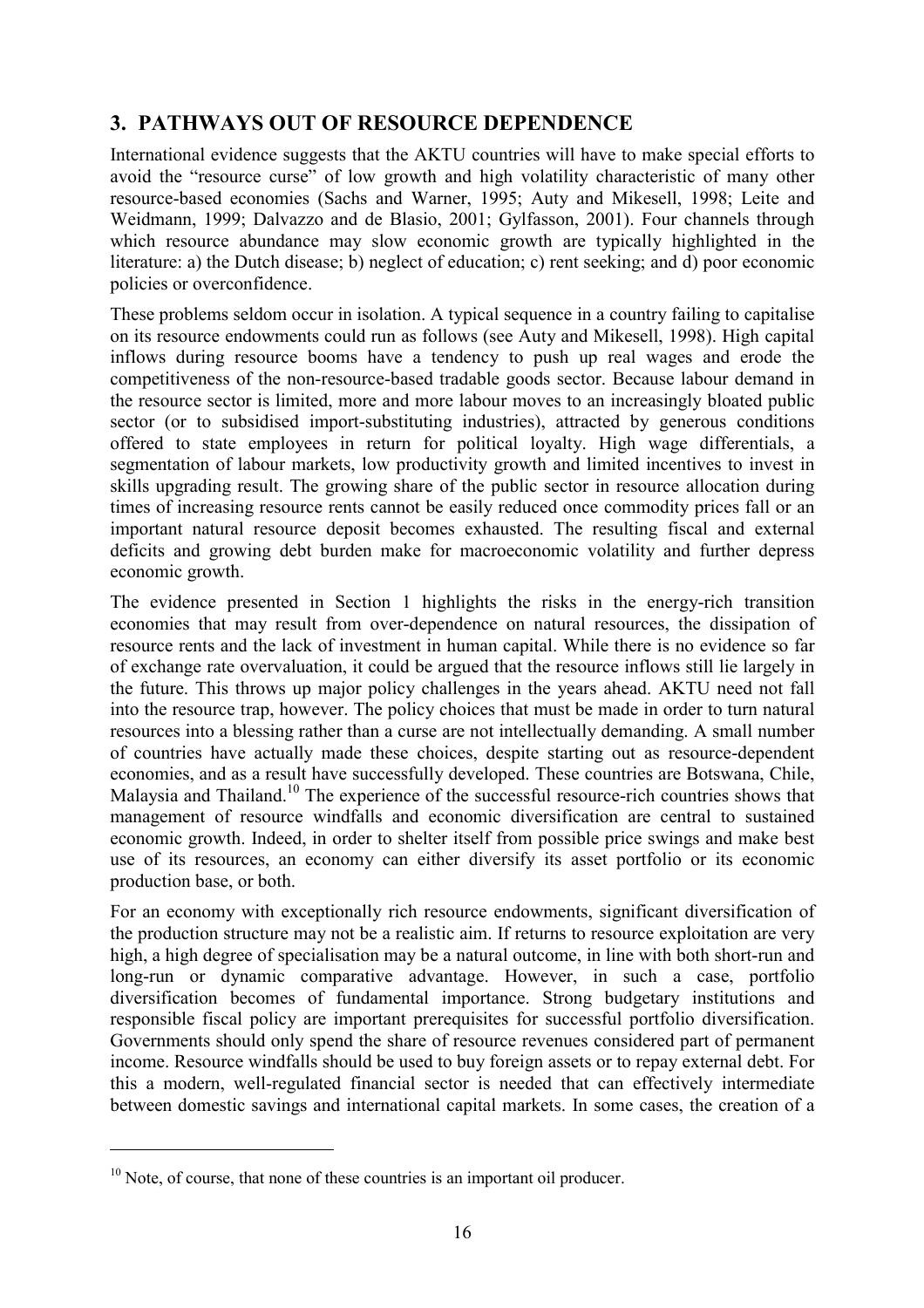government-owned but independently managed national savings fund can also provide an effective tool for portfolio diversification. $^{11}$ 

For economies with a variety of production factors, economic diversification is feasible and resource rents could be partially used to lay the foundations to further the growth of the nonresource sector. It would appear that most AKTU countries, with the possible exception of Turkmenistan (which is very highly specialised in natural gas) fall into the latter category. Economic diversification can be aided by complementary investments in physical infrastructure and human capital but is probably most directly linked to the investment climate for private business. Predictable government policies, low levels of red tape, stable tax rates and a level playing field for all businesses are the key ingredients of such a positive investment climate.

The remainder of this section considers in more detail the experiences of Botswana and Chile.12 Botswana's success story is largely based on portfolio diversification, whereas Chile's rapid economic growth was driven by economic diversification and the inflow of investment into sectors outside traditional copper mining.

## **THE CASE OF BOTSWANA**

 $\overline{a}$ 

During the period of 1965-98 Botswana recorded average growth per annum of 7.7 per cent per capita, higher than the growth rates of the Asian tigers for the same period. This makes Botswana one of the few resource-rich countries that successfully sustained rapid economic growth over a long period of time.

The most important element in Botswana's success has been sound fiscal management. Having few other resources to offer, a small domestic market and being located far away from the most lucrative markets (except South Africa) Botswana never had much scope for economic diversification. The mineral sector continues to generate more than one third of GDP and 70 per cent of export earnings while manufacturing never contributed more than 5 per cent of GDP (Table 8). These economic limitations forced the government to focus attention on prudent fiscal policy to manage the revenues generated by diamond exports.

 $11$  On the risks of political influence over national stabilisation funds, see IMF (2000).

<sup>&</sup>lt;sup>12</sup> For references on both cases see Auty and Mikesell (1998). Useful overviews over Botswana's economic development and policy are given in Colclough and McCarthy (1980) and Harvey and Lewis (1989). Holzmann (1996) reviews financial market development in Chile, while Alesina et al. (1996) provides a review of fiscal policy. The sections below are not meant to be exhaustive but rather illustrative of the kinds of arguments made in the literature on these two success stories.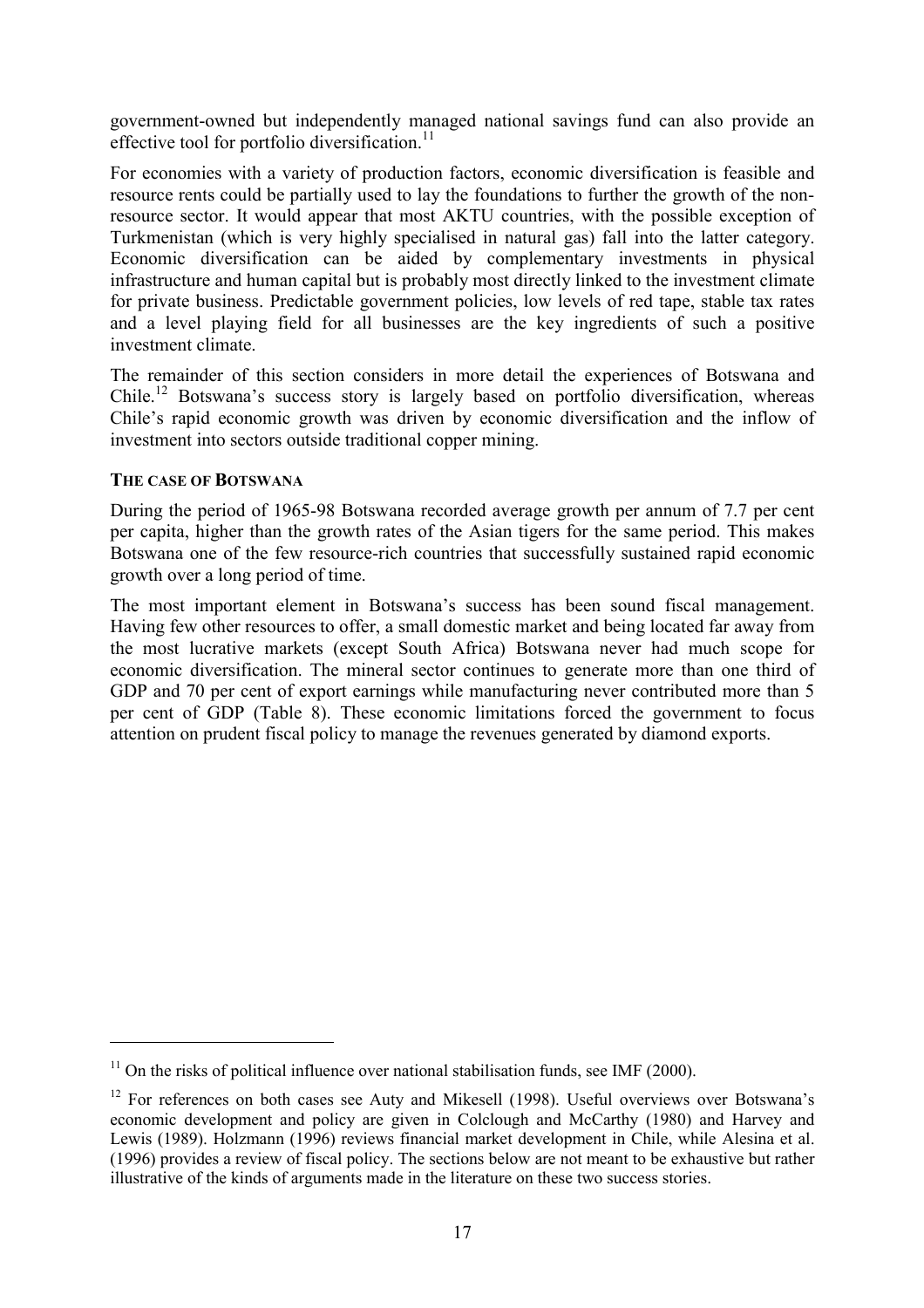|                    | 1979-84 | 1984-89 | 1989-94             | 1994-95 | 1995-96 | 1996-97 | 1997-98 |
|--------------------|---------|---------|---------------------|---------|---------|---------|---------|
|                    |         |         | (In percent of GDP) |         |         |         |         |
| Agriculture        | 10.9    | 5.8     | 4.6                 | 4.1     | 3.9     | 3.4     | 3.1     |
| Mining             | 29.3    | 45.5    | 38.2                | 33.3    | 34.1    | 37      | 37.6    |
| Manufacturing      | 5.9     | 5.2     | 4.9                 | 4.9     | 5       | 4.9     | 4.8     |
| General government | 15.7    | 13.7    | 15.3                | 15.3    | 14.9    | 14.2    | 14.5    |

# **Table 8. Botswana: sectoral real GDP, 1979-98 <sup>1</sup>**

Source: Central Statistical Office of Botswana

1/ National accounts year beginning July1

 $\overline{a}$ 

A key instrument in this respect was the system of multi-year planning of government expenditures under the National Development Plan (NDP). A system of financial control and accountability was introduced to reinforce the discipline of the NDP. Without formal approval neither supplementary budget expenditures nor additional capital projects were allowed. Moreover, the government accumulated large foreign reserves during export booms and used these as a cushion against external commodity price and demand shocks. It is important to note that Botswana did not create a special stabilisation fund for this purpose. The framework provided by the National Development Plan was sufficient to prevent public overconsumption and allow the central bank to use its reserves to stabilise the economy.<sup>13</sup> One necessary ingredient of this system was the existence of reliable resource accounts, allowing the government to stabilise the national savings rate over time as it could predict fairly accurately how much rents would be generated in the future.

On the expenditure side, the government emphasised investment in physical and human capital rather than public consumption. A major portion of GDP was invested in infrastructure building and the average investment rate was 27 per cent of GDP during the period of 1965- 98. Still with total factor productivity around 2 per cent over the past two decades, Botswana's growth was not just extensive but also intensive.

Botswana's human development record is as impressive as its physical capital formation. The main objective of human capital development has been the provision of free basic education and primary health care throughout the country. Botswana's secondary school enrolment rate increased from 20 to 50 per cent between 1980 and 1993, while infant mortality was halved from 63 to 34 deaths per 1,000 live births. On both counts Botswana stands out by regional standards. It is a tragedy in this respect that much of this accumulated human capital is presently being wiped out by the HIV/Aids epidemic.

<sup>&</sup>lt;sup>13</sup> The second and third fully funded "pillars" of a pension system such as in Kazakhstan, with a prudent, globally diversified portfolio of financial assets, could play a similar role.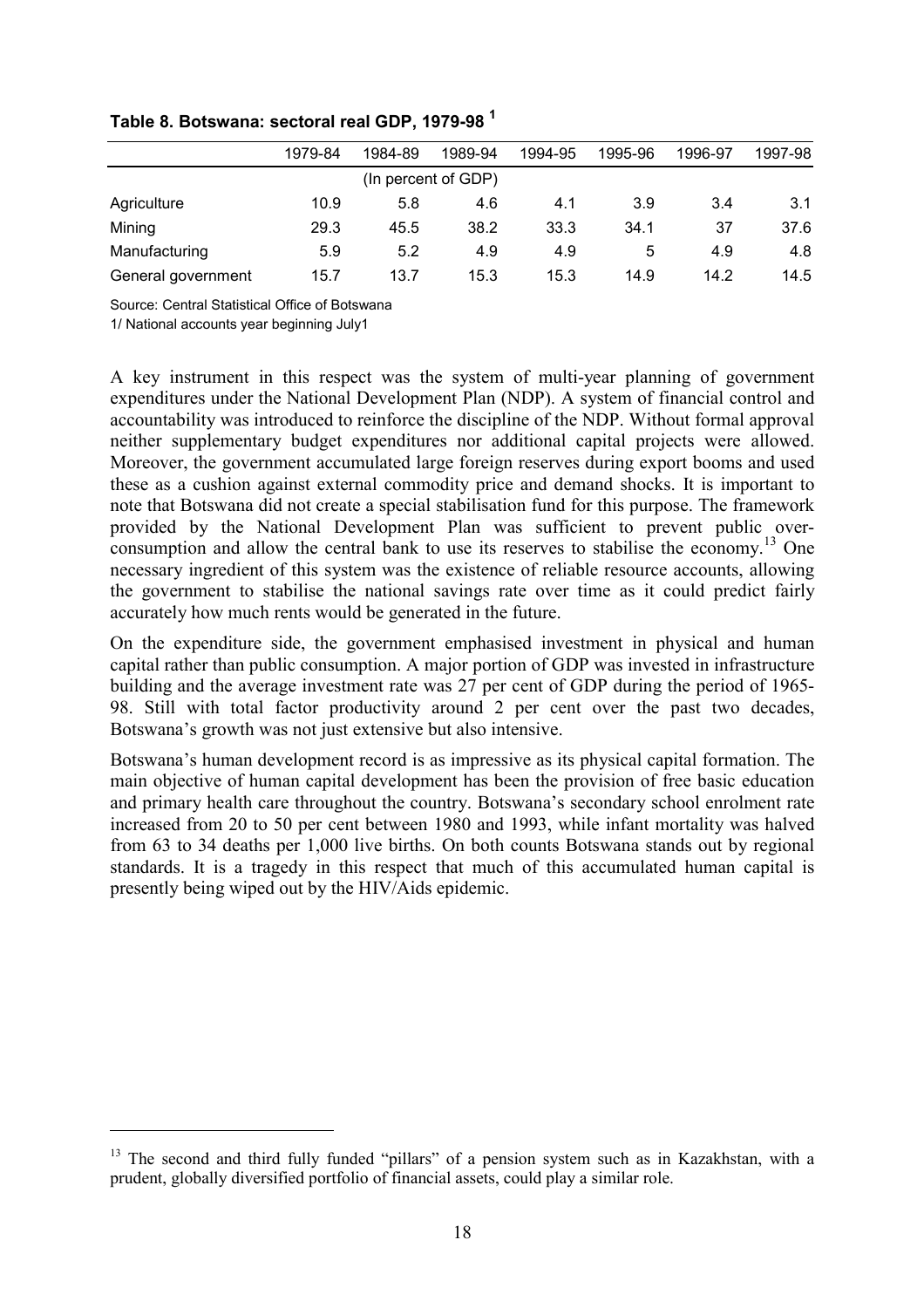# **THE EXPERIENCE OF CHILE**

Over the period of 1985-99 the Chilean economy markedly outperformed the rest of Latin America and the Caribbean (LAC) in many respects (Table 9). During this period Chile recorded an annual average growth rate of 7.7 per cent, twice as large as any other country's growth rate in the region. Chile consistently outperformed its neighbours on a number of macroeconomic and financial indicators such as saving and investment rates, consolidated fiscal balances, real exchange rate stability, degree of openness, financial depth and development of capital markets. Simultaneously, Chile demonstrated substantial improvements in poverty levels, achieved the best indicators in education and health, and ranked at the top on indicators of the quality of institutions, rule of law and governance.

|                | GDP growth | Inflation<br>$\%$ | Public sector<br>balance<br>% of GDP | Current<br>account<br>% of GDP | Savings<br>% of GDP | Investment<br>% of GDP |
|----------------|------------|-------------------|--------------------------------------|--------------------------------|---------------------|------------------------|
| Argentina      | 4.6        | 252.9             | $-0.8$                               | $-2.5$                         | 15.2                | 17.7                   |
| <b>Bolivia</b> | 3.9        | 10.5              | $-2.3$                               | -6                             | 10.8                | 16.3                   |
| <b>Brazil</b>  | 1.8        | 843.6             | $-5.2$                               | $-1.8$                         | 18.8                | 20.8                   |
| <b>Chile</b>   | 6.5        | 11.7              | 1.4                                  | $-3.1$                         | 21.4                | 25.3                   |
| Colombia       | 2.8        | 22.3              | $-1.7$                               | $-2.3$                         | 23.3                | 21.6                   |
| Mexico         | 3.4        | 20                | 0.1                                  | $-3.7$                         | 19.1                | 22.9                   |
| Peru           | 3.8        | 807.9             | $-1.4$                               | $-5.3$                         | 16                  | 21.3                   |
| Venezuela      | 2.2        | 47.1              | $-1.3$                               | 3.5                            | 21.2                | 17.4                   |

| Table 9. Macroeconomic performance in Chile in regional comparison 1990-99 |  |
|----------------------------------------------------------------------------|--|
| (Averages for the period)                                                  |  |

Source: IMF International Financial Statistics; World Development Indicators

The Chilean success was based on three main pillars. First, tight fiscal policies and prudent use of resource windfalls when copper prices were high prevented excessive real appreciation. One aspect of prudent fiscal management was the creation of the Copper Stabilisation Fund, which accumulated foreign assets when copper prices were high. Its independent management avoided the problem of political capture – a key lesson for Azerbaijan and Kazakhstan, which have both recently created similar National Stabilisation Funds.

Second, reforms to social security (such as the introduction of a fully funded two-tier pension system) and to the tax system led to significant increases in private savings, which helped to mitigate problems with the absorption of capital inflows. Chile's national investment rate doubled to over 20 per cent of GDP between 1961-74 (pre-reform) and 1990-97, largely on account of the surge in private voluntary savings from 7.7 to 14.4 per cent. This was combined with policies to strengthen the domestic financial sector following the banking crisis of the early 1980s and allow domestic savings to be invested abroad. There is an important lesson for Kazakhstan here, too, which has introduced a funded pension system but where assets so far remain badly diversified, and the banking system is not totally free from political interference.

Third, public sector reforms led to the depoliticisation of economic policy-making and significant improvements in governance and allowed spending priorities to be shifted towards investment in human capital without jeopardising fiscal prudence. Government employment remained relatively limited despite increased resource mobilisation and the creation of an independent audit office greatly improved budget execution. The build-up of a competent bureaucracy is arguably one of the most important long-term challenges in AKTU as in the whole CIS.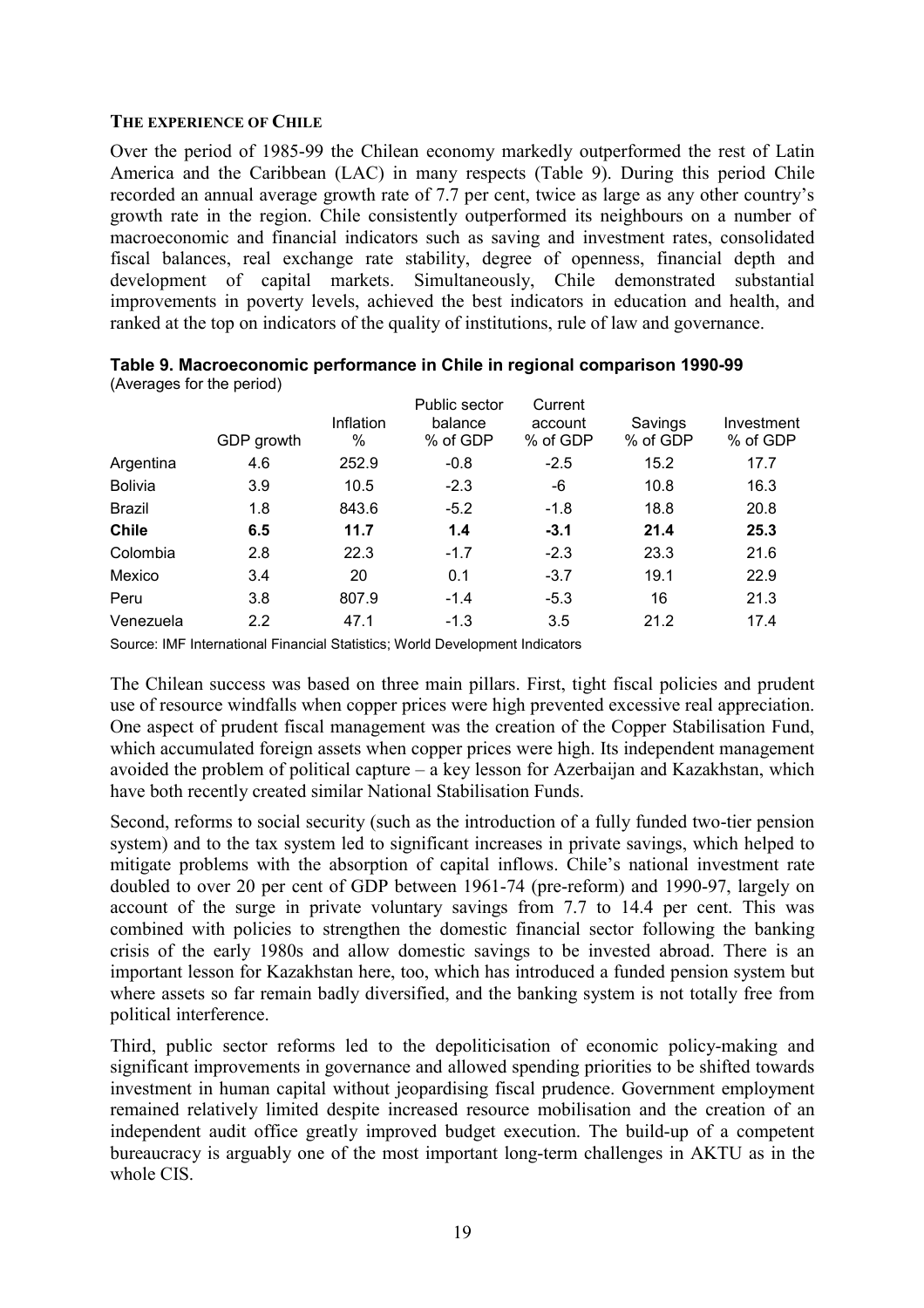# **4. CONCLUSIONS**

This paper has drawn a link between the rather disappointing reform performance of the energy-rich transition countries and their natural resource wealth. We have argued that the incentives of governments to implement reforms in resource-rich economies are reduced, as this would lead to a reduction in their ability to appropriate resource rents. The larger the rents, the less likely are reforms. We find some evidence for this pattern in the experience of the AKTU economies compared with the remainder of the CIS to date.

However, it would be an exaggeration to see resource wealth, even during the past decade, purely as a curse for the AKTU countries. Their energy wealth has allowed them to attract far greater inflows of FDI than other CIS economies, with the corresponding positive impact on domestic suppliers, and technological and business standards. In Azerbaijan and Kazakhstan in particular, this together with the assistance of IFIs has provided an anchor to economic policy that has allowed reform progress to be made during the first decade of independence. Still, judged against its potential, the region's performance has been disappointing. More reform will be needed if the present economic upswing in the region is not to remain just a flicker.

Looking ahead into the second decade of transition and independence, a crucial challenge remains to improve the business climate for private enterprises in order to provide the basis for economic diversification. This issue has dominated during the first ten years and remains possibly the most prominent concern. All four AKTU economies could do more to liberalise foreign trade, simplify domestic licensing and business registration, strengthen financial institutions and improve tax collection practices to make it easier to set up new businesses. Kazakhstan is most advanced in this regard, while in Turkmenistan reforms have hardly begun.

Yet, as the development of AKTU's substantial energy resources progresses, two further challenges will become ever more important. The first is to reform the domestic energy sector itself. Domestic energy producers will hardly be able to raise the external financing required, as long as they remain burdened with providing subsidies to domestic consumers through selling at below world market prices. These subsidies can be maintained because the government largely controls the transport infrastructure needed to access external markets. Yet, precisely this control also reduces the attraction of the AKTU countries to foreign investors. A policy to liberalise access to transportation while embarking on serious domestic price reform is thus needed. Again, Kazakhstan has moved furthest in this regard and with the Caspian Pipeline Consortium now has the first non-state-owned pipeline from the Caspian to world markets in operation.

The second challenge will be to create the basis for prudent fiscal management into the future. Both Azerbaijan and Kazakhstan have established national stabilisation funds to manage expected resource windfalls. Their independence from political interference remains yet to be tested. Kazakhstan has also introduced a funded pension system, which is expected to boost domestic savings over the medium term. However, its financial system, as that in the other AKTU countries, is ill equipped to handle the required international portfolio diversification. In the long run it is likely that fiscal prudence will only be achieved if the government itself becomes more accountable to the population at large. This suggests that in addition to issues of economic management, the question of political reform is likely to force itself onto the agenda sooner or later.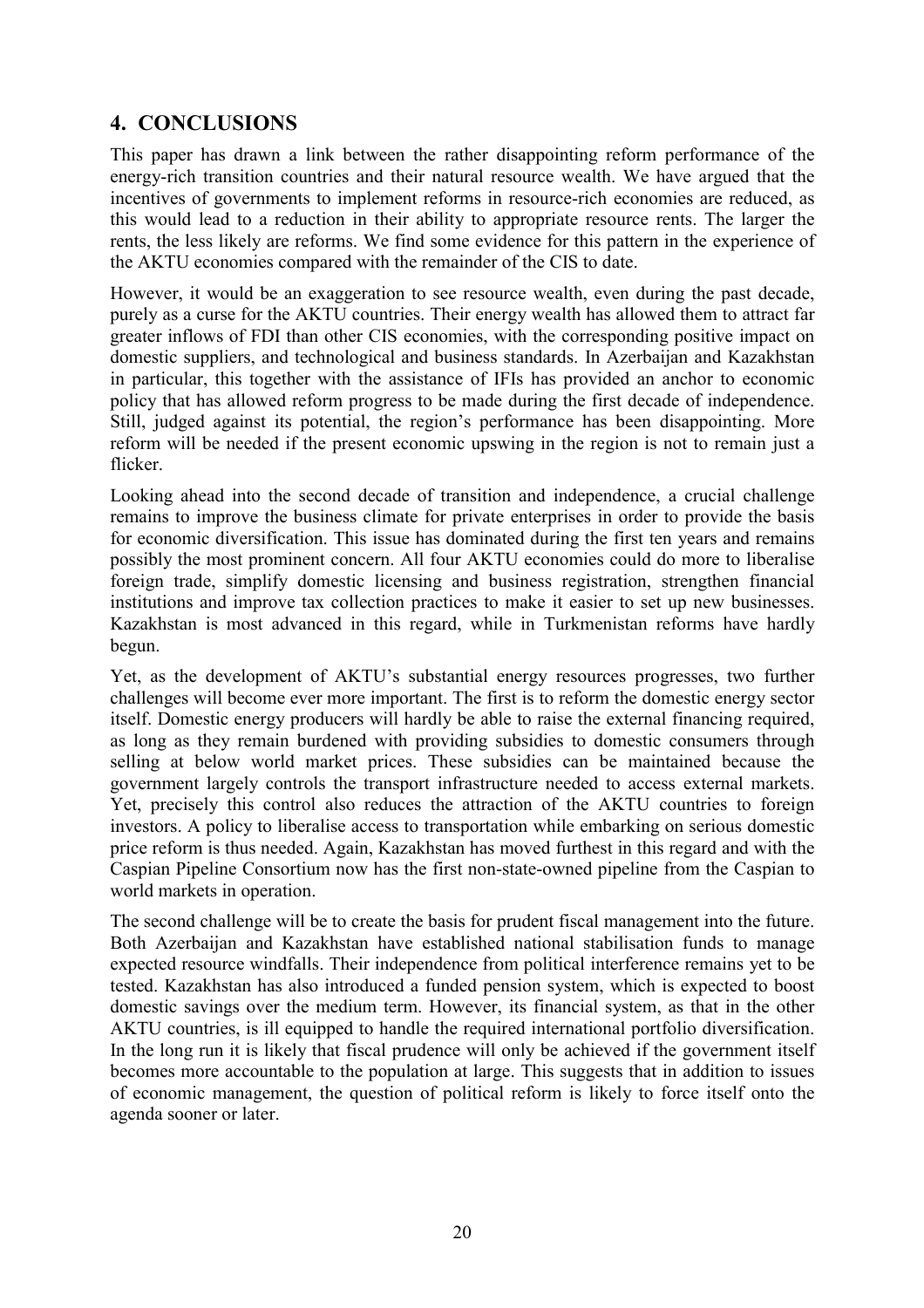## **REFERENCES**

A. Alesina et al. (1996), "Budget Institutions and Fiscal Performance in Latin America", NBER Working Paper No. 5586.

R. Auty and R. Mikesell (1998), Sustainable Development in Mineral Economies, Oxford University Press, Clarendon.

R. Auty (2001), "Natural Resources, Governance and the Transition in Energy-Rich Azerbaijan, Kazakhstan and Turkmenistan". Working paper 0103, Lancaster University: Department of Geography.

M. Boycko, A. Shleifer, and R. Vishny (1994), "The Progress of Russian Privatisation". Aslund Anders, ed. Economic Transformation in Russia. New York: St. Martin's Press, 1994, pp. 101-110.

C. Colclough and S. McCarthy (1980), The Political Economy of Botswana: a study of growth and distribution. Oxford University Press.

A. Dalmazzo and G. de Blasio (2001), "Resources and Incentives to Reform: A Model and Some Evidence on Sub-Saharan African Countries". IMF Working Paper No. 86, Washington, DC.

EBRD (1999, 2000, 2001), *Transition Report,* London: EBRD

D. Gray (1998), "Evaluation of taxes and revenues from the energy sector in the Baltics, Russia, and other Former Soviet Union countries", IMF Working Paper No.34.

E. Gürgen et al (1999), "Economic Reforms in Kazakhstan, Kyrgyz Republic, Tajikistan, Turkmenistan, and Uzbekistan". IMF Occasional Paper No. 183. Washington, DC.

T. Gylfason (2001), "Nature, Power, and Growth". CESinfo Working paper No.413.

C. Harvey, S. Lewis (1989), Policy Choice and Development Performance in Botswana. McMillan in association with the OECD Development Centre.

R. Holzmann (1996), "Pension reform, financial market development and economic growth: preliminary evidence from Chile", IMF Working Paper No. 94, 1996.

IMF (2000), Stabilisation and Savings Funds for Nonrenewable Resources: Experience and Fiscal Policy Implications. IMF Policy Paper, November 2000.

Y. Kalyuzhnova, A. Jaffe, D. Lynch, R. Sickles, eds. (2001), Energy in the Caspian Region: Present and Future, forthcoming.

C. Leite and J. Weidmann (1999), "Does Mother Nature Corrupt? Natural Resources, Corruption and Economic Growth", IMF Working Paper No. 85, 1999.

L. Orlowski (1993), "Indirect Transfers in Trade Among Former Soviet Union Republics: Sources, Patterns, and Policy Responses in the Post-Soviet Period". *Europe-Asia Studies,* Vol. 45, No.6, pp. 1001-1024.

L. Orlowski (1995), "Direct Transfers Between the Former Soviet Union Central Budget and the Republics: Past Evidence and Current Implications". *Economics of Planning* Vol. 58, No. 1, pp. 59-73.

G. Pastor and R. van Rooden (2000), "Turkmenistan: the burden of current agricultural policies", IMF Working Paper No. 98, 2000.

M. Raiser, M. Schaffer and J. Schuchhardt (2001), "Economic Development, Structural Change, Transition", EBRD, Herriot-Watt University, mimeo, August 2001.